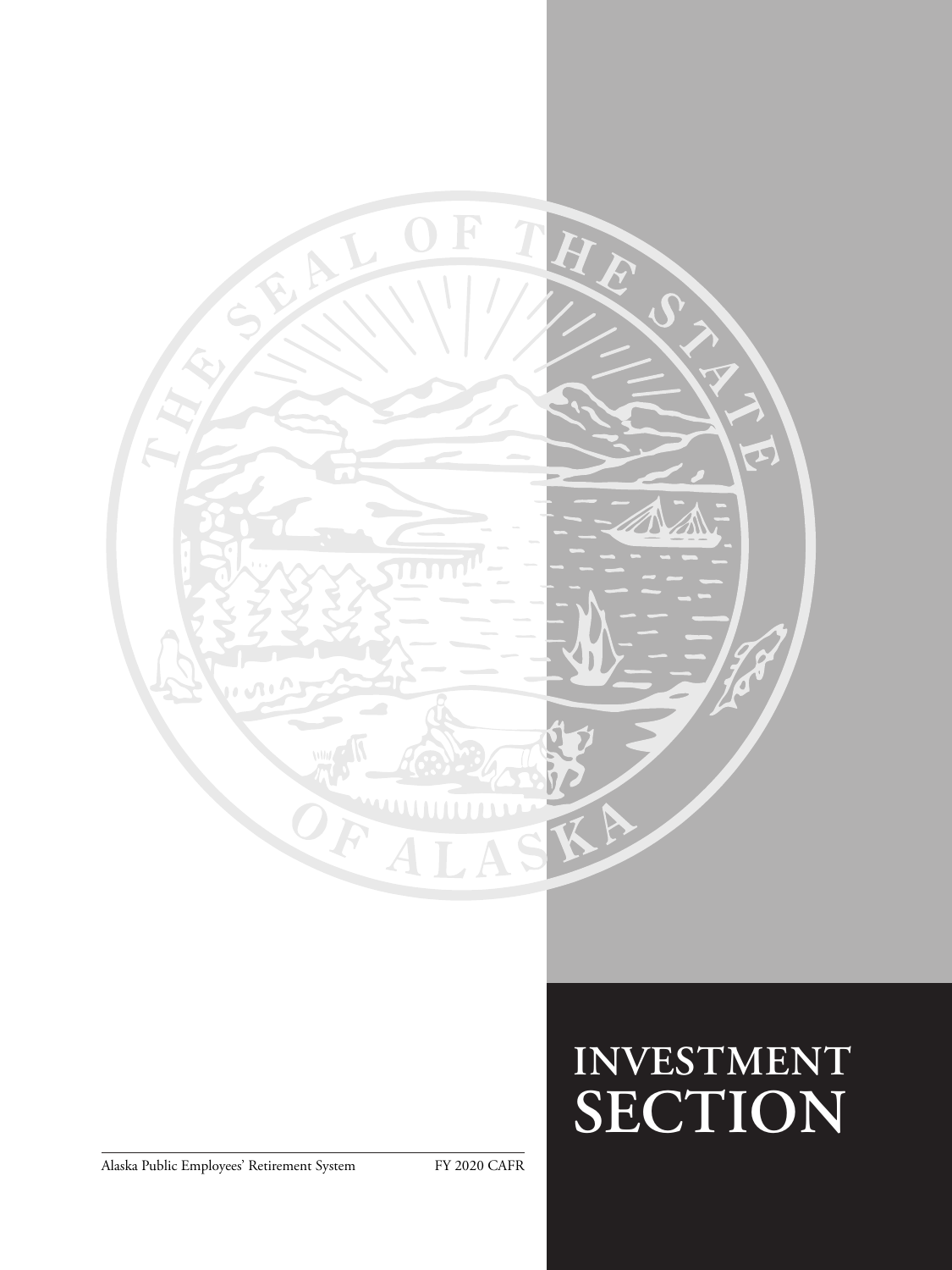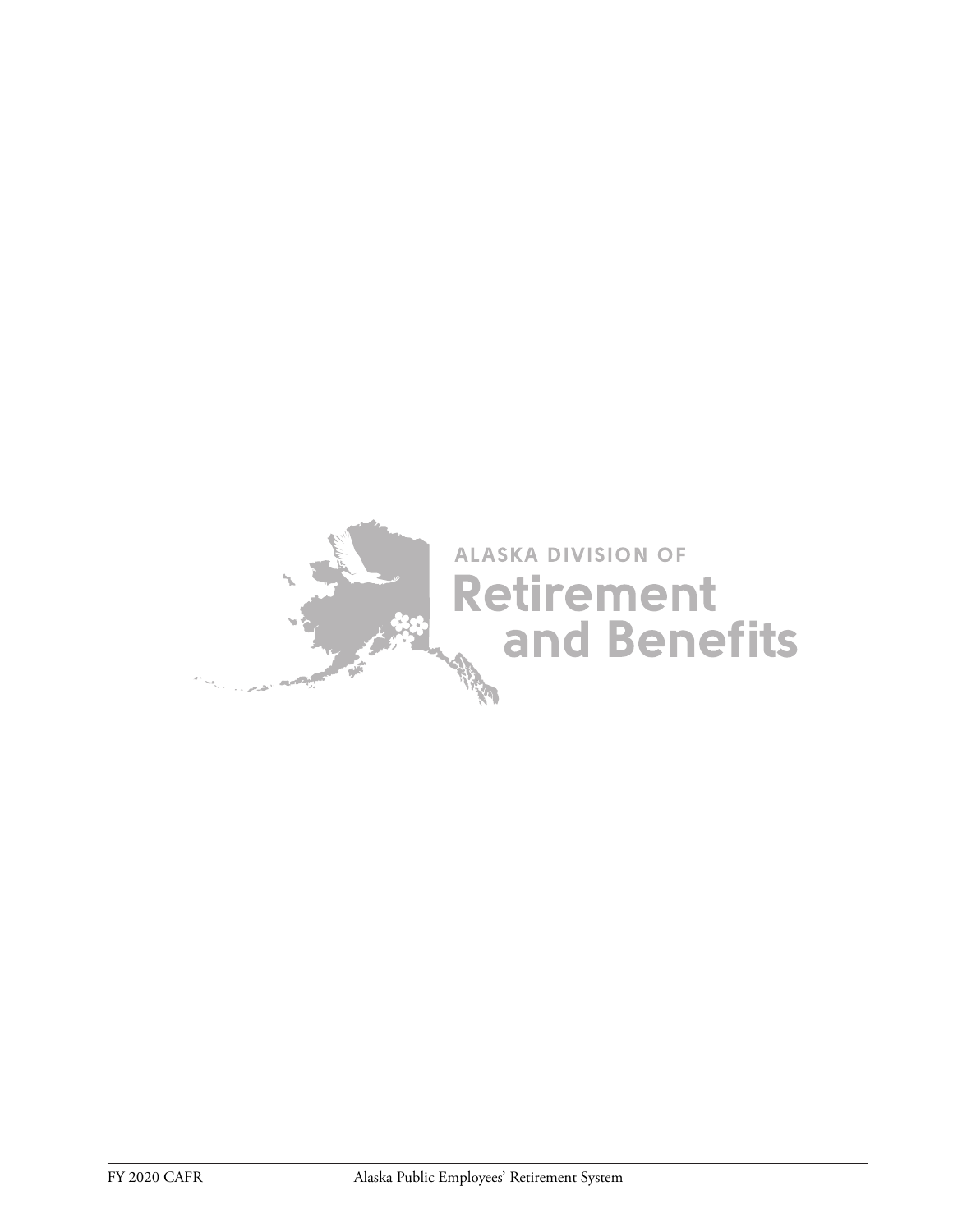# Callan

Callan Associates Inc.<br>1900 16<sup>th</sup> Street **Suite 1175** Denver, CO 80202

Main 303.861.1900 303 832 8230

www.callan.com

October 23, 2020

Alaska Retirement Management Board State of Alaska, Department of Revenue Treasury Division 333 Willoughby Avenue, 11<sup>th</sup> Floor Juneau, Alaska 99801

Dear Board Members:

This letter reviews the investment performance of assets under the purview of the Alaska Retirement Management Board (ARMB) for the fiscal year ended June 30, 2020.

Callan LLC (Callan) calculates time-weighted performance statistics based primarily on underlying custodial data provided by the Board's custodian, State Street Bank and Trust Company. Additional manager-level data is obtained directly from the Department of Revenue. The performance calculations were made using a time-weighted return methodology based upon market values reported by these sources.

Callan serves as the ARM Board's (Board) independent general investment consultant and evaluates ARMB's performance in relation to market benchmarks, appropriate manager peer groups and other public pension systems. The performance calculations are made using a methodology broadly similar to the Global Investment Performance Standards.

ARMB purposely seeks to invest assets prudently, expertly, and according to governing law and industry practices. The objective of this approach is to responsibly invest Plan assets that, in combination with contributions, will be sufficient to pay promised benefits to members and beneficiaries. In pursuit of this objective, the ARMB periodically evaluates liabilities, expected contributions and potential earnings. This analysis considers a wide range of potentially viable investment strategies. With thoughtful consideration of multiple factors, the Board selects a strategic investment policy that balances long-term growth potential and acceptable risk. A policy benchmark is constructed that mirrors the Board's strategic decision regarding asset allocation policy. The custom policy benchmark comprises equity, fixed income, real estate and other market indices weighted in proportions corresponding to the ARMB's investment policy.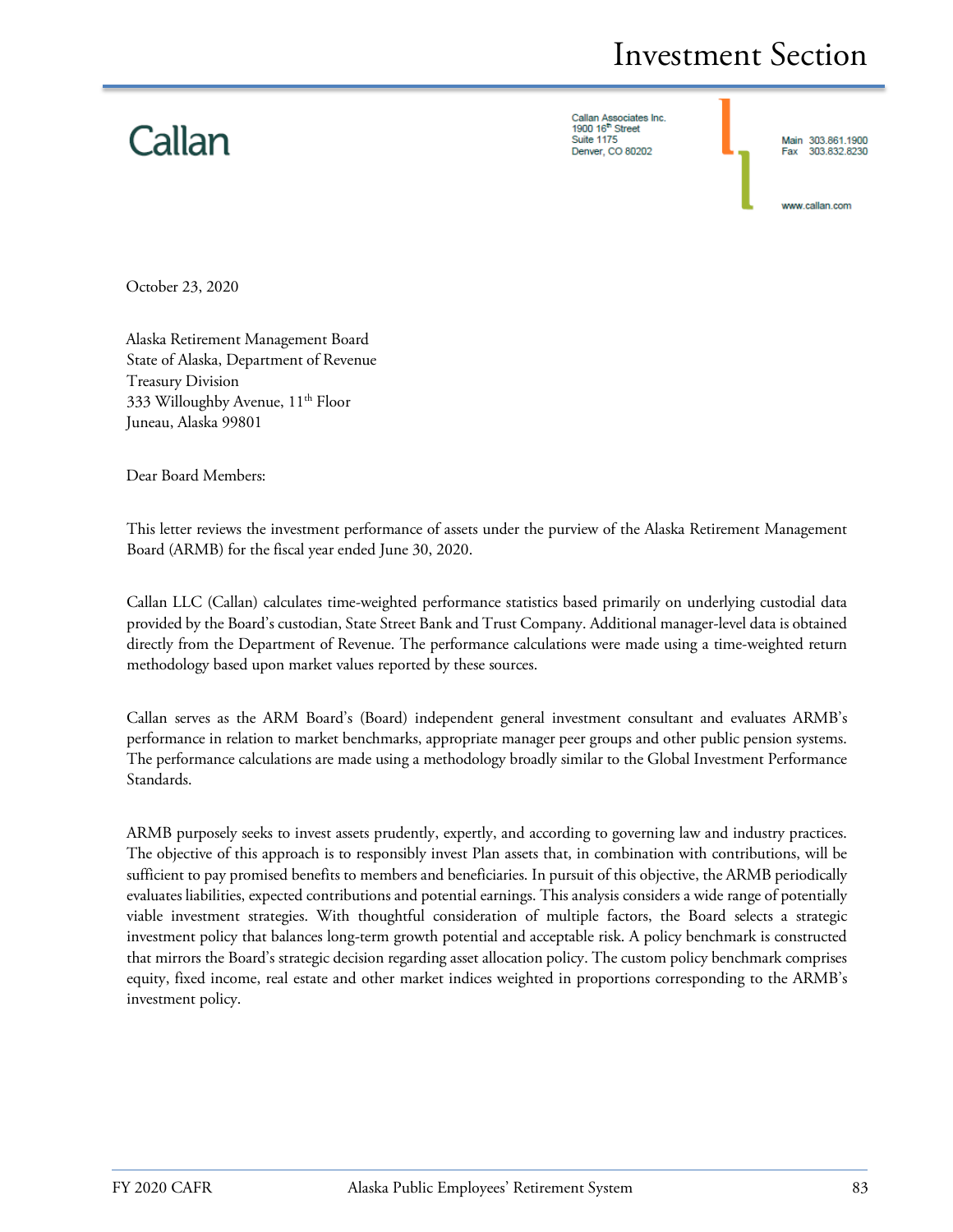#### **2020 Fiscal Year Market Overview**

Despite a steep drop in the U.S. equity market during the first quarter of calendar year 2020 due to the COVID-19 pandemic, the U.S. equity markets finished fiscal year 2020 with a gain for the eleventh consecutive fiscal year. The Russell 3000 Index, a measure of broad U.S. equity, returned 6.53% in the period ended June 30, 2020. Non-U.S. stocks trailed their U.S. counterparts as major economies outside of the U.S. struggle to find growth while battling a global pandemic. The MSCI ACWI ex-U.S. IMI (Net) index, a broad benchmark reflecting developed and emerging markets but excluding U.S. equities dropped -4.74%. A broad measure of the total global equity market (including the U.S.), the MSCI All Country World Index (Net), rose 2.11%.

The Federal Reserve acted quickly to backstop the U.S. economy in the face of COVID-19, slashing interest rates and flattening the yield curve across all maturities. The Bloomberg U.S. Aggregate Bond Index, a widely-used gauge of the investment grade domestic U.S. bond market, climbed 8.74%. Prospective returns appear bleak given this low rate environment. Private real estate, as measured by the NCREIF Property Index, was positive for the ninth fiscal year in a row. In fiscal year 2020, the NCREIF Property Index returned 2.69% as the retail and hotel sectors faced increased pressure from the COVID-induced economic slowdown. Publicly traded real estate, as measured by the FTSE NAREIT All Equity Index, meaningfully lagged the private markets, dipping -6.47%.

ARMB's actual asset groupings delivered the following one-year returns through June 30, 2020<sup>1</sup>:

| Domestic Stocks:       | 2.62%      |
|------------------------|------------|
| Global ex-U.S. Stocks: | $(3.59\%)$ |
| Opportunistic:         | 0.52%      |
| Fixed Income:          | 7.31%      |
| Real Assets:           | 2.06%      |
| Private Equity:        | 10.47%     |

For the fiscal year ended 30 June 2020, the Public Employees Retirement System (PERS) had a time-weighted total return of 3.83%. The Teachers Retirement System (TRS) had a time-weighted total return of 3.83%. Both systems' gross return trailed their strategic policy target return of 4.64% but exceeded the median return for Callan's Public Fund Sponsor database of 3.26%.

Over longer trailing periods, PERS and TRS have outperformed their target index returns. PERS's 5-year annualized return was 6.46%. TRS also returned 6.46% over this same period. The 5-year annualized benchmark return for both Plans was 6.24%. The seven-year annualized return was 7.64% for PERS and 7.65% for TRS. Both were above the 7– year target return of 7.18%. Over 28.75 years – the longest period of available data – PERS and TRS achieved annualized total returns of 7.60% and 7.65%, respectively. Both exceeded the corresponding policy benchmark return of 7.49%.

<sup>&</sup>lt;sup>1</sup>Note PERS asset class returns are used to represent the asset class performance of all plans.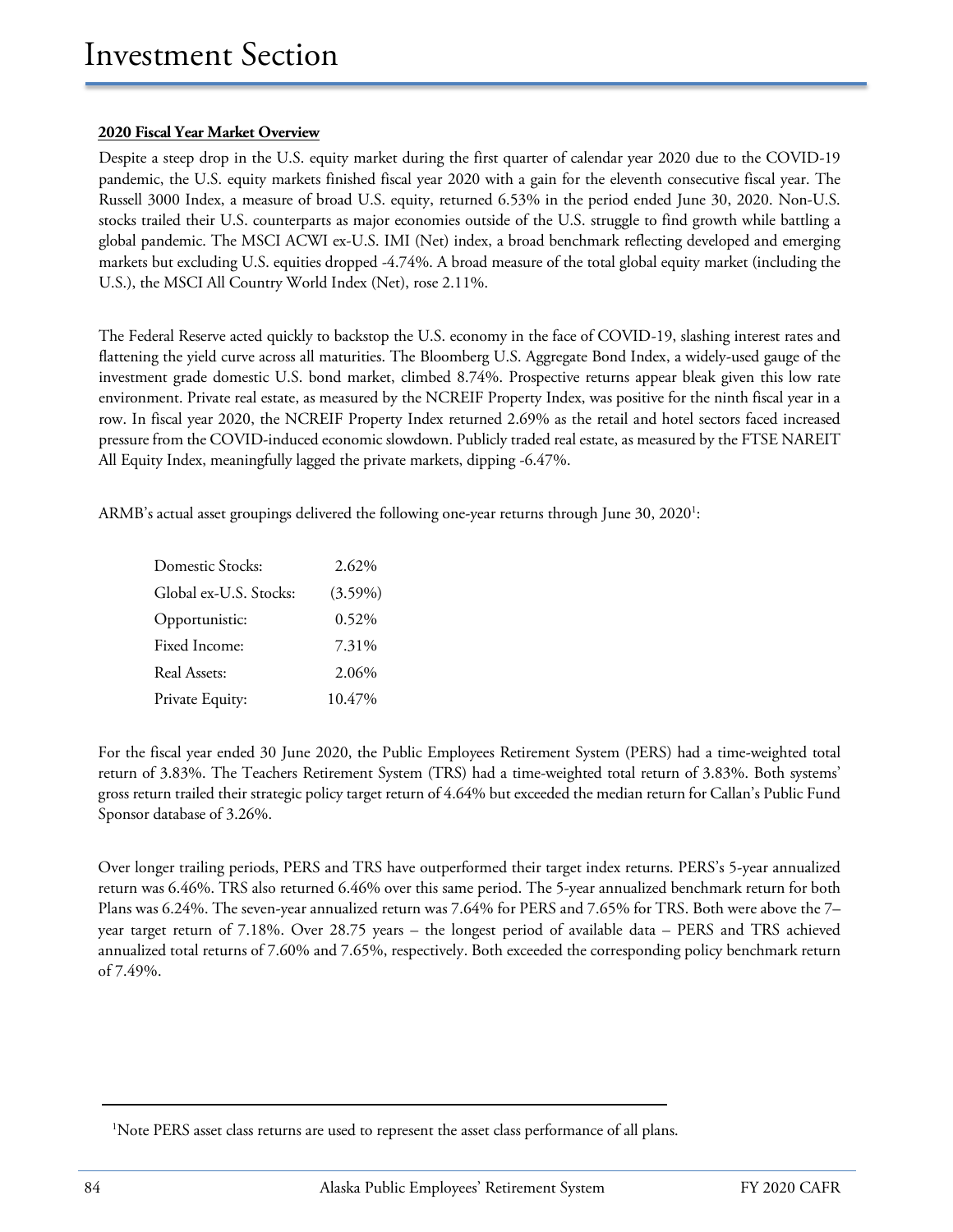The 2020 fiscal-year returns of the PERS and TRS pension ("DB") and health care ("HC") programs are listed in the table below.

|                               | $\mathbf{\Gamma}$<br><b>DEDC</b><br>DБ<br><b>LIV</b> | $\mathbf{r}$<br>1 I V<br>$\sim$ | $\n  D\n$<br>ັບມ<br>11 TO | $T T \cap$<br>$\blacksquare$<br>R.<br>---<br><b>ALO</b> |
|-------------------------------|------------------------------------------------------|---------------------------------|---------------------------|---------------------------------------------------------|
| $\bigcap$<br>A.<br>2020<br>л. | .83%                                                 | 90%،ر                           | 82%.                      | 90%                                                     |

The pension and health care systems are well diversified and currently have asset allocation policies that, in our opinion, are consistent with achieving a long-term "real" (above inflation) return of 4.5%.

In summary, fiscal 2020 was a year in which the ARMB's Total Fund returns were positive, as were those of most broad asset class returns. Only international stocks posted a loss in fiscal 2020. PERS and TRS produced higher returns than the average public fund, both ranking in the 41st percentile within the Public Fund Sponsor peer group for the one-year period ended June 30, 2020.

Sincerely,

DQC

Paul Erlendson Senior Vice President

c: Zach Hanna Steven Center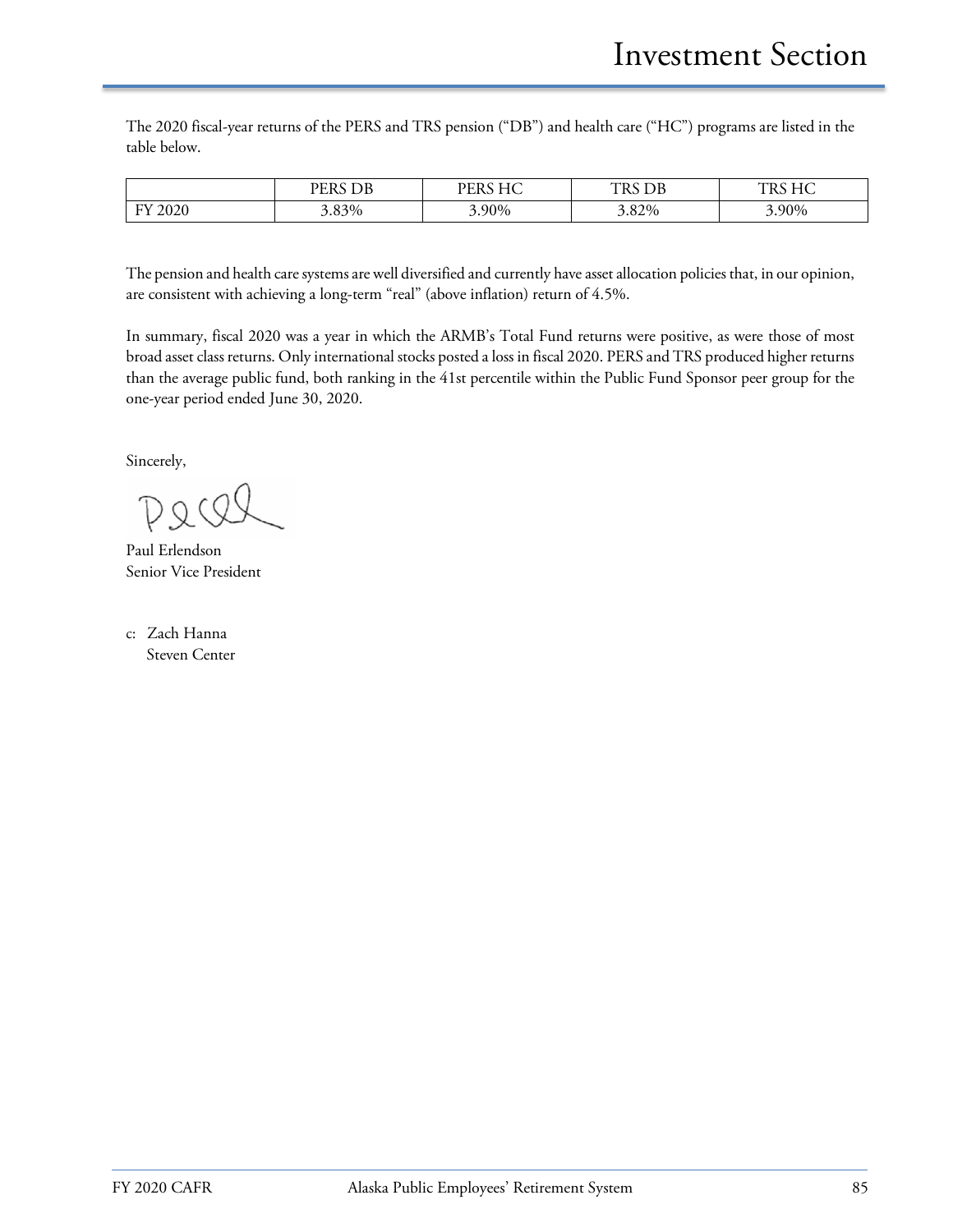# Investment Section

#### **Department of Revenue Treasury Division Staff As of June 30, 2020**

**Commissioner** Lucinda Mahoney

**Deputy Commissioner** Mike Barnhill

**Treasury Division Director** Pamela Leary, CPA

Bob G. Mitchell **Comptroller** Kayla Wisner, CPA

**Chief Investment Officer**

**Cash Management** Jesse Blackwell **ARMB Liaison Officer**

Stephanie Alexander

**Investment Officers** Casey Colton Emily Howard Josh McLin Kevin Elliot Kevin Liu Mark Moon Michelle Prebula

Nicholas Orr Sean Howard Shane Carson Stephanie Pham Stephen Sikes Victor Djajalie Zachary Hanna

#### **External Money Managers and Consultants**

#### **Domestic Equity Small Capitalization**

ArrowMark Partners *Denver, CO* BMO Global Asset Management *Chicago, IL* Frontier Capital Management *Boston, MA* Jennison Associates LLC *New York, NY* Sycamore Capital Management *Cincinnati, OH* T. Rowe Price Investment Services *Baltimore, MD*

#### **Domestic Equity Micro Capitalization**

DePrince, Race & Zollo, Inc. *Winter Park, FL* Lord Abbett & Co. *Jersey City, NJ* Zebra Capital Management *Stanford, CT*

#### **International Small Capitalization**

Mondrian Investment Partners *London, England* Schroders Investment Management NA *London, England*

#### **Emerging Market Income**

Lazard Asset Management *New York, NY*

#### **International Fixed Income**

Mondrian Investment Partners *London, England* Schroder Investment Management NA *New York, NY*

#### **High Yield/Convertible Bond/Tactical Bond**

Fidelity Investment Asset Management *Smithfield, RI* MacKay Shields LLC *New York, NY*

#### **Tactical Asset Allocation** PineBridge Investments *New York, NY*

McKinley Capital Management, Inc. *Anchorage, AK* Fidelity Investment Asset Management *Smithfield, RI*

**Markets, Non U.S., and Global Equity** Arrowstreet Capital, LP *Boston, MA* BlackRock *San Francisco, CA* Baille Gifford Overseas Ltd. *Edinburgh, Scotland* Brandes Investment Partners, L.P. *San Diego, CA* Capital Group Trust Co. *Los Angeles, CA* DePrince, Race & Zollo, Inc *Winter Park, FL* Lazard Asset Management *New York, NY*  Legal and General Investment Management America *Chicago, IL* Parametric Clifton *Seattle, WA* State Street Global Advisors *San Francisco, CA* **Alternate Beta** J.P. Morgan Asset Management

**International Equity – MSCI ACWI Ex-U.S. IMI (Net), Emerging** 

*New York, NY* Man Group *London, UK* Zebra Capital Management *Stanford, CT*

#### **Alternate Fixed Income**

Crestline Investors, Inc *Fort Worth, TX* Prisma Capital *New York, NY*

#### **Alternative Equity**

Analytic Investors *Los Angeles, CA* State Street Global Advisors *San Francisco, CA*

**Tactical Fixed Income** Fidelity Investment Asset Management *Merrimack, NH*

**Taxable Municipal Bonds** Western Asset Management Company *Pasadena, CA*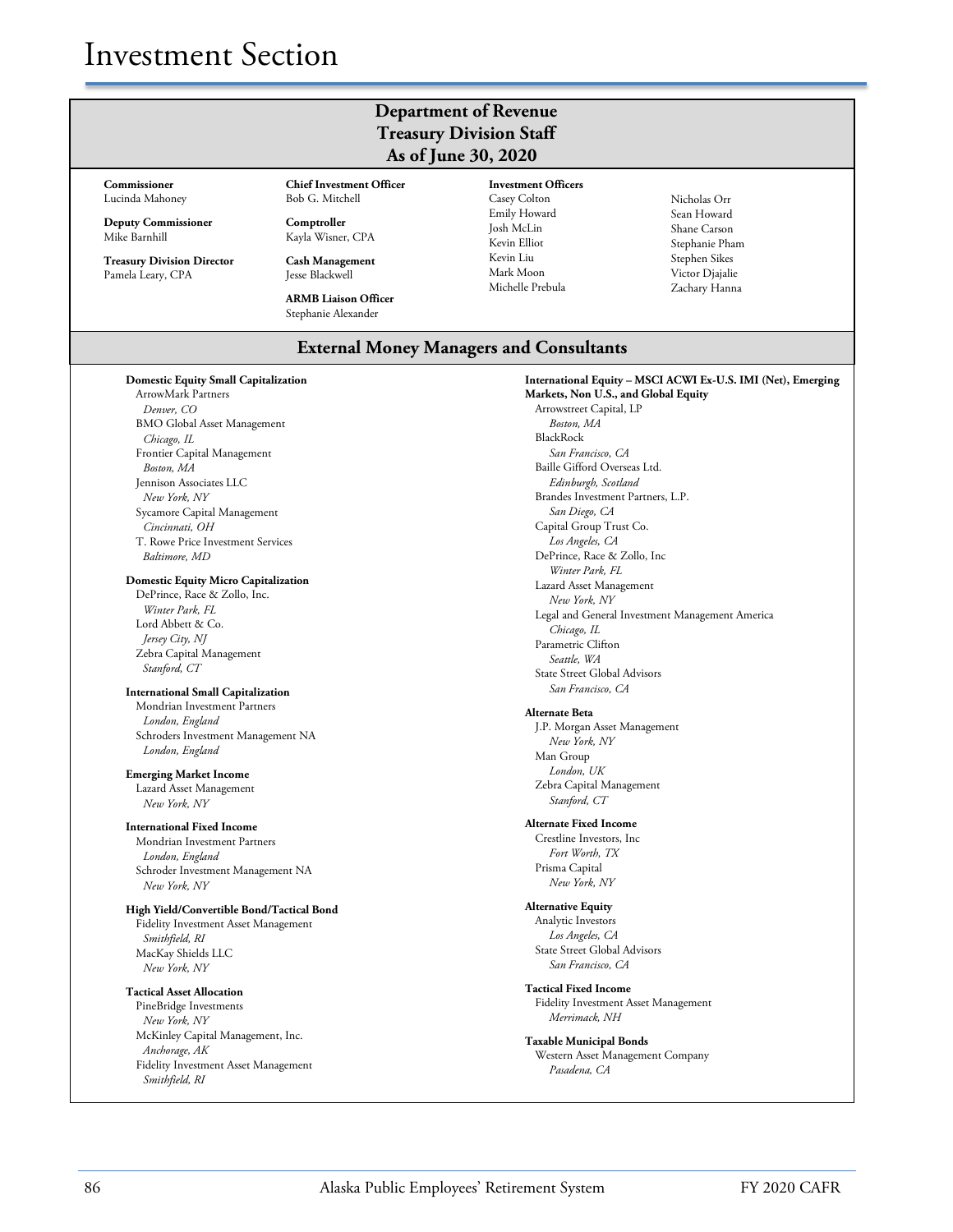# Investment Section

#### **External Money Managers and Consultants (cont.)**

**Private Equity**

Abbott Capital Management, L.P. *New York, NY* Angelo, Gordon & Co. *New York, NY* Advent International, *Boston, MA*  Clearlake Capital *Santa Monica, CA* Dyal Capital Partners *New York, NY* Glendon Capital *Santa Monica, CA* KKR Lending Partners *New York, NY* Lexington Partners *New York, NY* Merit Capital Partners *Chicago, IL* Neuberger Berman *New York, NY* New Mountain Partners *New York, NY* NGP *Irvine, TX* Onex *New York, NY* Pathway Capital Management, LLC *Irvine, CA* Summit Partners *Boston, MA* The Jordan Company *New York, NY* Warburg Pincus *New York, NY* **Supplemental Benefits System, Deferred Compensation Plan and Defined Contribution Plan** BlackRock *San Francisco, CA* Baillie Gifford Overseas Ltd *Edinburgh, Scotland* Brandes Investment Partners *San Diego, CA* Northern Trust *Chicago, IL* State Street Global Advisors *Boston, MA* T. Rowe Price Investment Services *Baltimore, MD* **Investment Consultants** Callan Associates, Inc. *Denver, CO* The Townsend Group *San Francisco, CA* **Investment Advisory Council** Jerrold Mitchell *Wayland, MA* Ruth Ryerson *Colorado, CO* William Jennings  *Colorado Springs, CO* **Independent Auditors** KPMG, LLP *Anchorage, AK*

**Actuaries** Buck Global, LLC *Denver, CO* Gabriel Roeder Smith *Denver, CO* Master Limited Partnerships Advisory Research *St. Louis, MO* Tortoise Capital Advisors LLC *Leawood, KS*  **Global Master Custodian** State Street Bank & Trust Co. *Boston, MA* **Real Assets – Real Estate Core Separate Accounts** LaSalle Investment Management *Chicago, IL* Sentinel Real Estate Corporation *New York, NY* UBS Realty Investors, LLC *Hartford, CT* **Real Assets – Energy** EIG Global Energy Partners *Washington, DC* **Real Assets – Infrastructure** Brookfield Investment Management *New York, NY* IFM *New York, NY* JP Morgan Asset Management *New York, NY* Lazard Asset Management *New York, NY* **Real Estate – Commingled Real Estate Funds** Almanac Realty Investors *New York, NY* BlackRock Realty *New York, NY* Clarion Partners *New York, NY* Colony NorthStar Capital *Los Angeles, CA* Coventry Real Estate Fund II, LLC *New York, NY* J.P. Morgan Investment Management Inc. *New York, NY* KKR & Co. *New York, NY* Silverpeak Real Estate Partners *New York, NY* Tishman Speyer Properties *New York NY* UBS Realty Investors, LLC *Hartford, CT* **Real Assets – Farmland and Timber** Hancock Agricultural Investment Group *Boston, MA* Hancock Timber Resource Group *Boston, MA* Timberland Investment Resources LLC  *Atlanta, GA* UBS Farmland Investors, LLC *Hartford, CT*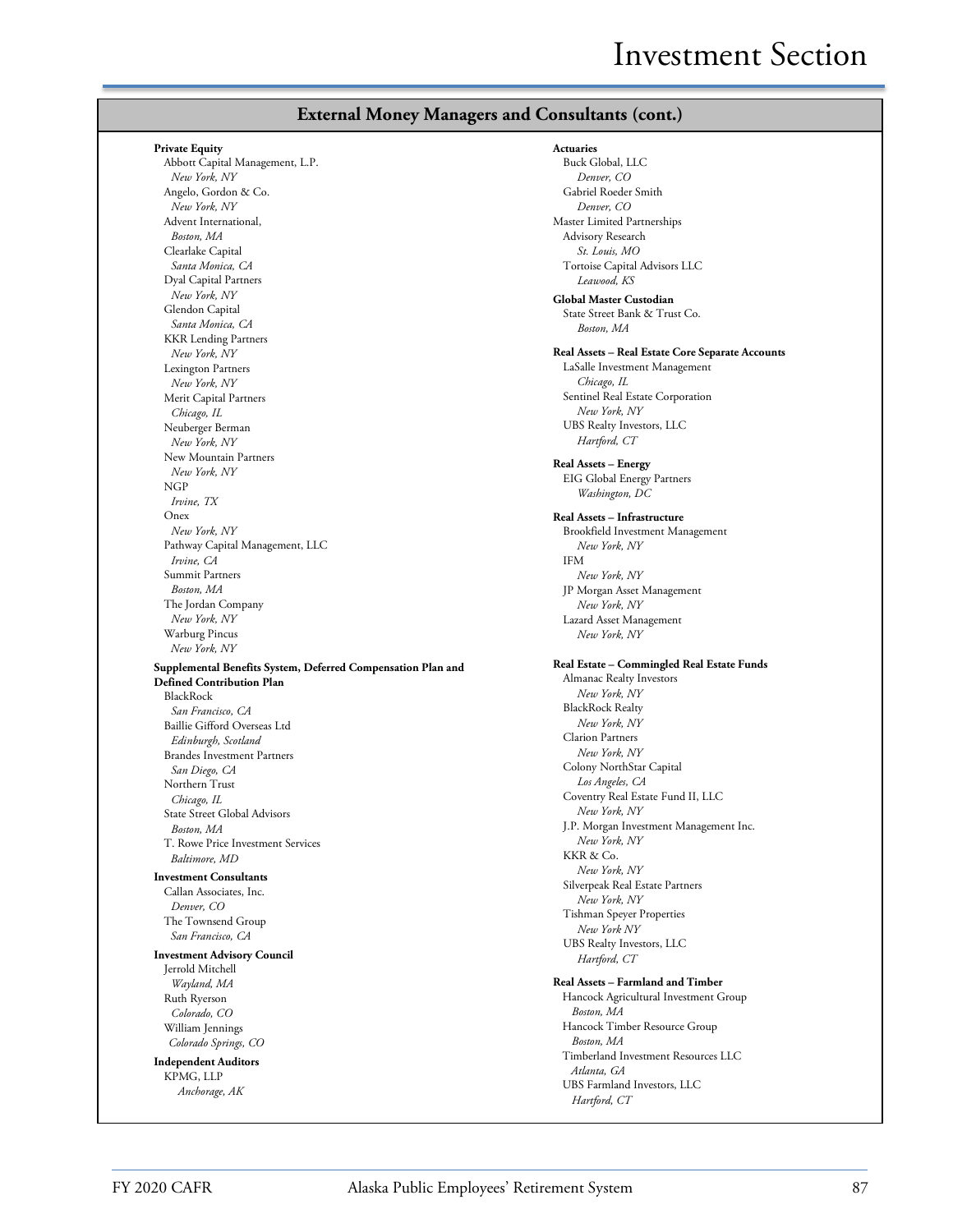## **Public Employees' Retirement System Investment Report**

#### **INVESTMENTS**

The investment goals of the State of Alaska Public Employees' Retirement System are the long-term return and sustainability of the pension funds under management. Annually, the Alaska Retirement Management Board (ARMB) sets its asset allocation strategy in order to reflect changes in the marketplace while still retaining an expected optimal risk/return level within the set constraints and objectives of the ARMB.

The ARMB categorizes its investments into eight asset classes: Broad Domestic Equities, Global Equities Ex-U.S., Fixed Income, Opportunistic, Real Estate, and Private Equity. The performance of each asset class is compared with a benchmark comprised of one or more market indices. The performance for the total portfolio is compared with its policy portfolio, determined by calculating the weighted performance of the underlying asset class benchmarks at the portfolio's target asset allocation. The asset class benchmarks are illustrated below:

| <b>Asset Class</b>           | <b>Benchmark</b>                            |
|------------------------------|---------------------------------------------|
| <b>Broad Domestic Equity</b> | Russell 3000 Index                          |
| Global Equities Ex-U.S.      | MSCI ACWI Ex-U.S. IMI Net Index             |
| Fixed Income                 | 95% Bloomberg Barclays U.S. Aggregate Index |
|                              | 5% 3-Month Treasury Bill                    |
| Opportunistic                | 60% Russell 1000 Index                      |
|                              | 40% Bloomberg Barclays U.S. Aggregate Index |
| <b>Real Assets</b>           | 37.5% NFI-ODCE Index                        |
|                              | 10% FTSE-NAREIT                             |
|                              | 25% NCREIF Farmland Index                   |
|                              | 10% NCREIF Timberland Index                 |
|                              | 17.5% CPI+4%                                |
| Private Equity               | 1/3 S&P 500 Index                           |
|                              | 1/3 Russell 2000 Index                      |
|                              | 1/3 MSCI EAFE Net Index                     |

The target asset allocation is determined by the ARMB, utilizing capital market assumptions provided by its independent general investment consultant, Callan LLC. During the 2020 fiscal year, the ARMB's target asset allocation was 26% Broad Domestic Equity, 18% Global Equities Ex-U.S., 24% Fixed Income, 8% Opportunistic, 13% Real Assets, and 11% Private Equity. Over the next 20 years, the target asset allocation is expected to generate a return of 7.13% with a standard deviation of 13.8%.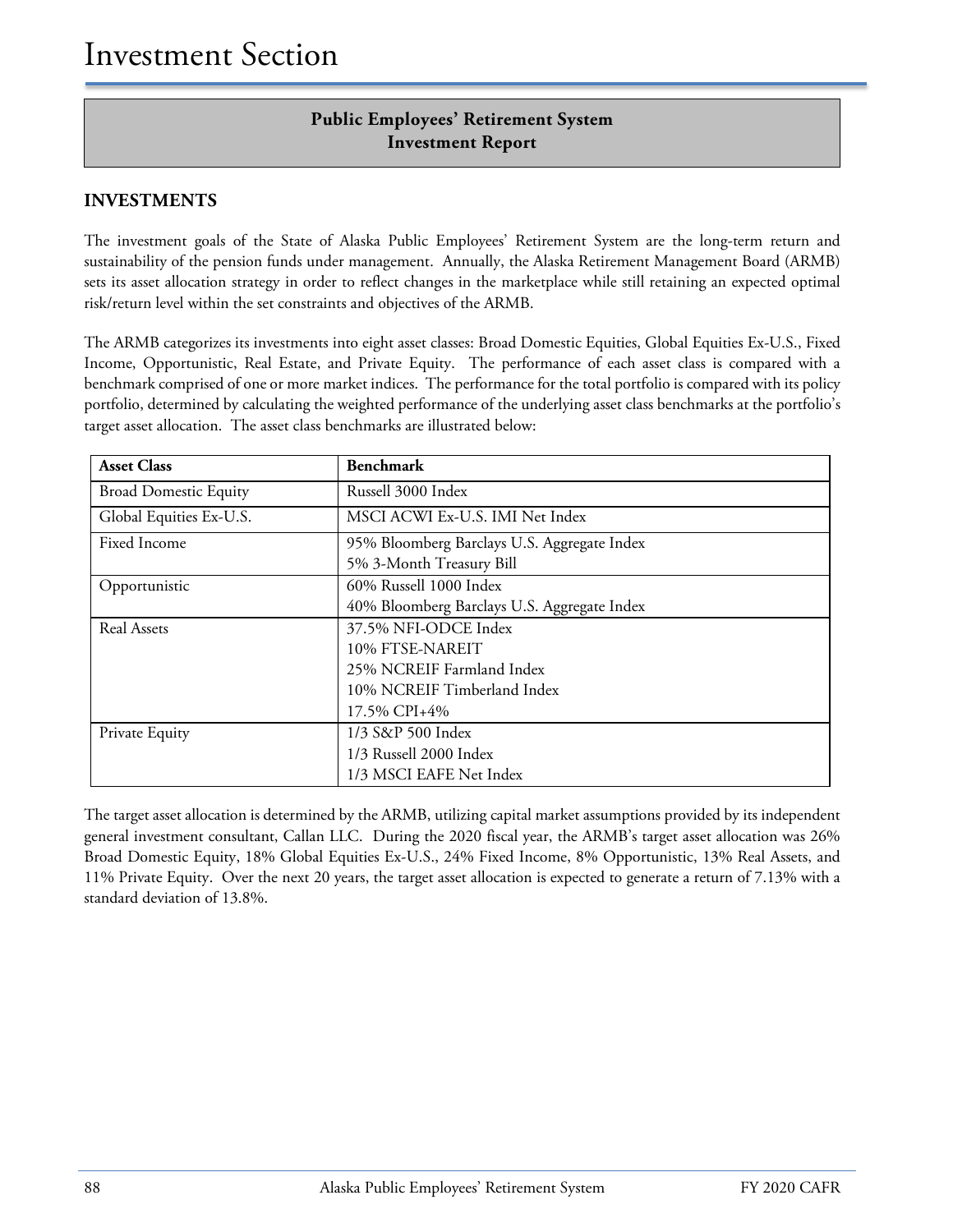| <b>Public Employees' Retirement System</b><br><b>Schedule of Investment Results</b><br><b>Fiscal Years Ended June 30</b> |              |              |              |              |        |            |        |
|--------------------------------------------------------------------------------------------------------------------------|--------------|--------------|--------------|--------------|--------|------------|--------|
|                                                                                                                          |              |              |              |              |        | Annualized |        |
|                                                                                                                          | 2016         | 2017         | 2018         | 2019         | 2020   | 3 Year     | 5 Year |
| <b>Total Fund</b>                                                                                                        |              |              |              |              |        |            |        |
| <b>PERS</b>                                                                                                              | $(0.36\%)$   | 13.35%       | 9.61%        | 6.40%        | 3.83%  | 6.59%      | 6.46%  |
| Custom Composite Index                                                                                                   |              |              |              | 5.65         | 4.64   | 6.17       | 6.24   |
| Actuarial Earnings Rate                                                                                                  | 8.00         | 8.00         | 8.00         | 7.38         | 7.38   | 7.38       | 7.38   |
| <b>Broad Domestic Equity</b>                                                                                             |              |              |              |              |        |            |        |
| <b>PERS</b>                                                                                                              | 0.58         | 18.55        | 15.21        | 8.41         | 2.62   | 8.62       | 8.85   |
| Custom Composite Index                                                                                                   | 2.14         | 18.51        | 14.78        | 8.98         | 6.53   | 10.04      | 10.03  |
| <b>Fixed Income</b><br><b>PERS</b>                                                                                       | 5.15         | 2.91         | (0.71)       | 6.34         | 7.31   | 4.25       | 4.16   |
| Custom Composite Index                                                                                                   | 4.79         | 0.02         | (0.76)       | 6.19         | 7.67   | 4.30       | 3.47   |
| Opportunistic                                                                                                            |              |              |              |              |        |            |        |
| <b>PERS</b>                                                                                                              |              |              | 5.64         | 7.21         | 0.52   | 4.42       |        |
| Custom Composite Index                                                                                                   |              |              | 8.39         | 9.72         | 9.32   | 9.14       |        |
| <b>Real Assets</b>                                                                                                       |              |              |              |              |        |            |        |
| <b>PERS</b>                                                                                                              | 4.76         | 5.98         | 7.53         | 6.08         | 2.06   | 5.20       | 5.27   |
| Custom Composite Index                                                                                                   | 8.87         | 5.66         | 4.29         | 7.23         | 1.19   | 4.21       | 5.41   |
| <b>Global Equity Ex-US</b>                                                                                               |              |              |              |              |        |            |        |
| <b>PERS</b>                                                                                                              | (9.15)       | 20.41        | 7.97         | (0.08)       | (3.59) | 1.32       | 2.62   |
| MSCI ACWI ex-US                                                                                                          | (9.80)       | 21.00        | 7.75         | 0.26         | (4.74) | 0.96       | 2.16   |
| <b>Private Equity</b><br><b>PERS</b>                                                                                     | 4.71         | 17.04        | 26.65        | 17.66        | 10.47  | 18.08      | 15.07  |
| Custom Composite Index                                                                                                   | (4.41)       | 21.04        | 12.92        | 2.71         | (1.35) | 4.59       | 5.77   |
| <b>Absolute Return</b>                                                                                                   |              |              |              |              |        |            |        |
| <b>PERS</b>                                                                                                              | (3.09)       | 8.47         | 4.78         | 4.08         |        |            |        |
| 3-month Treasury Bill +5%                                                                                                | 5.19         | 5.49         | 5.18         | 1.15         |        |            |        |
| <b>Alternative Equity</b>                                                                                                |              |              |              |              |        |            |        |
| <b>PERS</b>                                                                                                              | 3.41         | 11.38        |              |              |        |            |        |
| Custom Composite Index                                                                                                   | 2.09         | 15.07        |              |              |        |            |        |
| <b>Cash Equivalent</b>                                                                                                   |              |              |              |              |        |            |        |
| <b>PERS</b><br>3-month Treasury Bill                                                                                     | 0.55<br>0.19 | 0.79<br>0.49 | 1.51<br>1.36 | 2.50<br>2.31 |        |            |        |
|                                                                                                                          |              |              |              |              |        |            |        |

MSCI ACWI =Morgan Stanley Capital International All Country World Index

Returns for periods longer than one year are reported on an annualized basis.

Basis of calculation: Time-Weighed rate of return based on the market rate of return.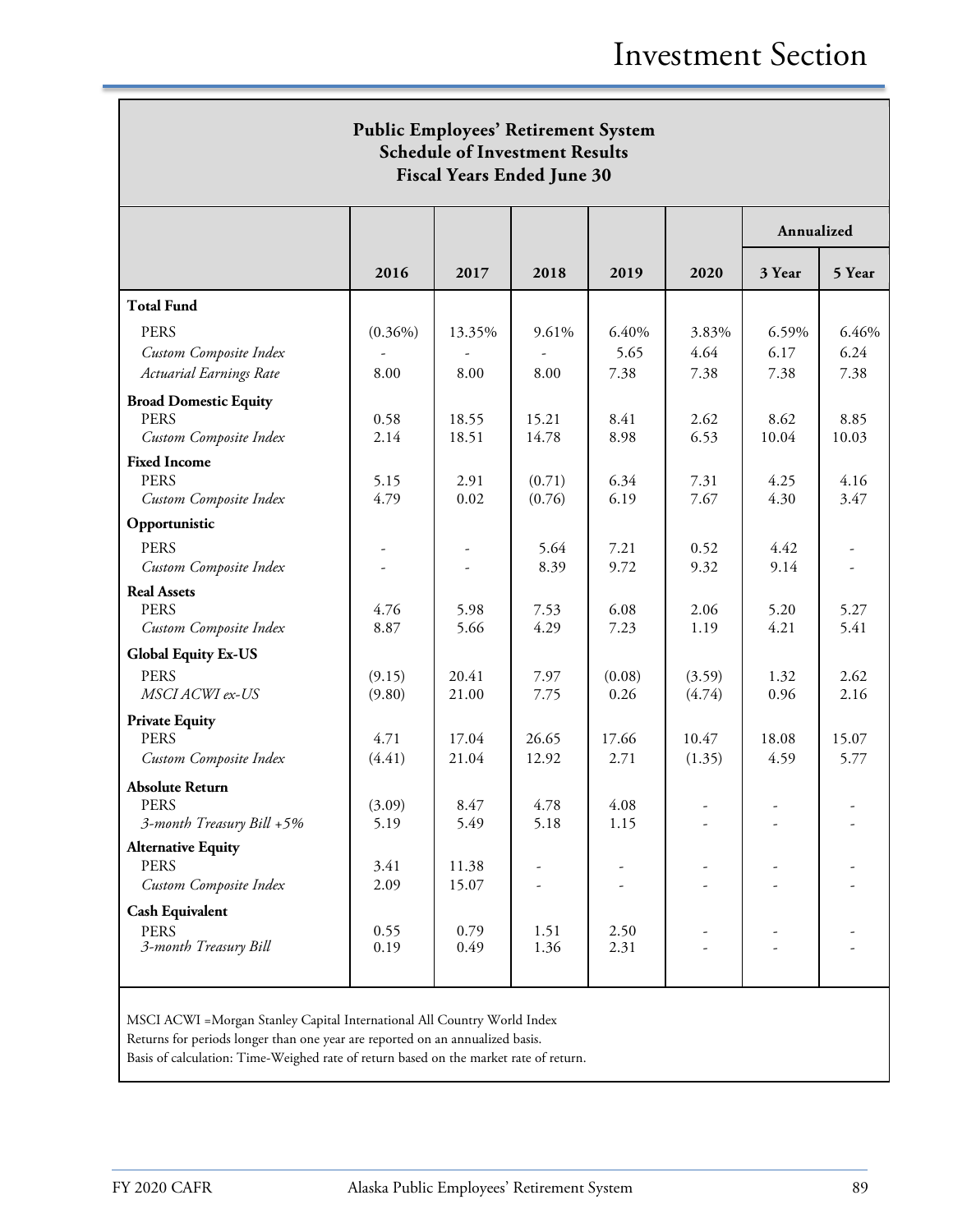



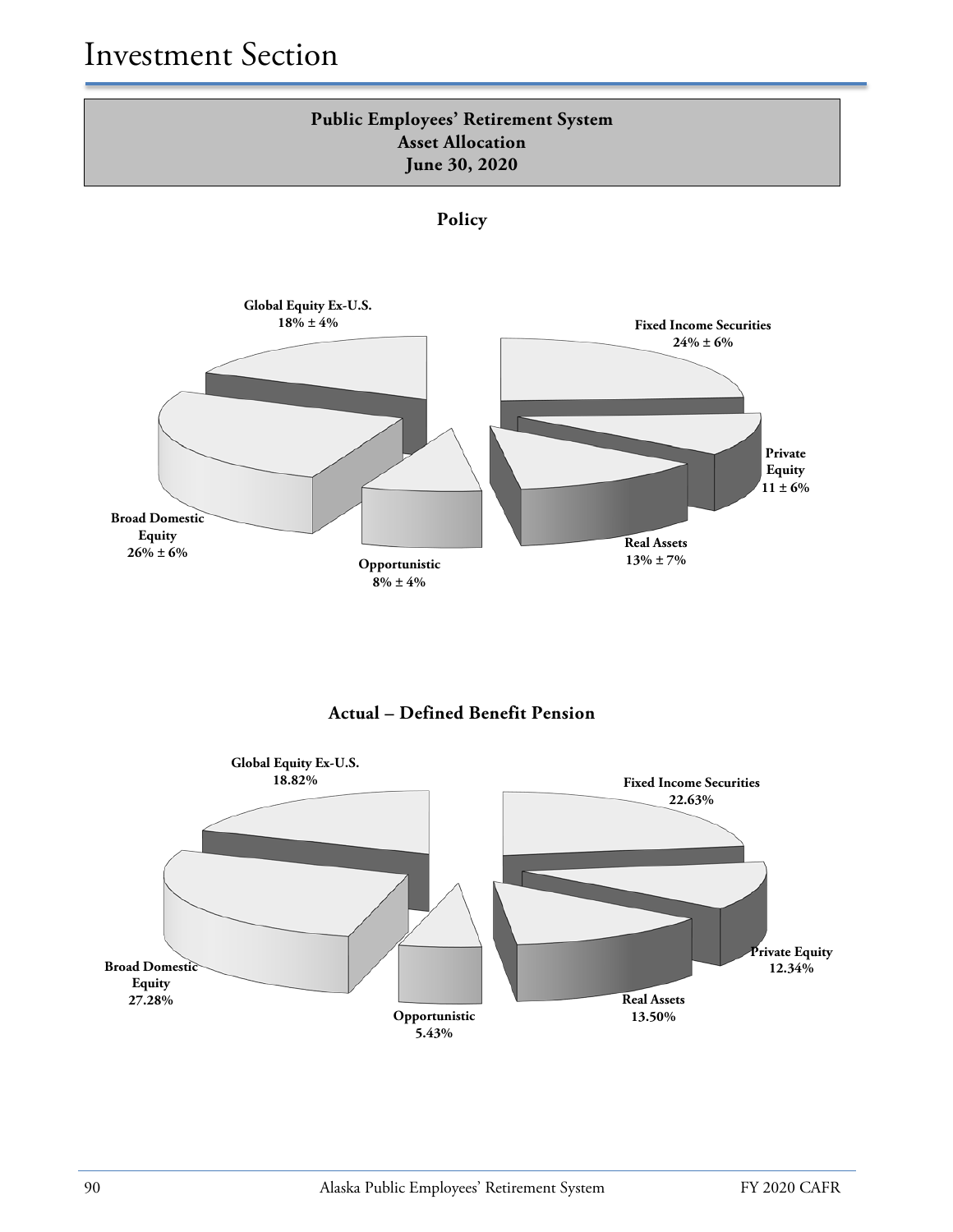### **Public Employees' Retirement System Asset Allocation June 30, 2020**

### **Actual – Defined Contribution Participant Directed**





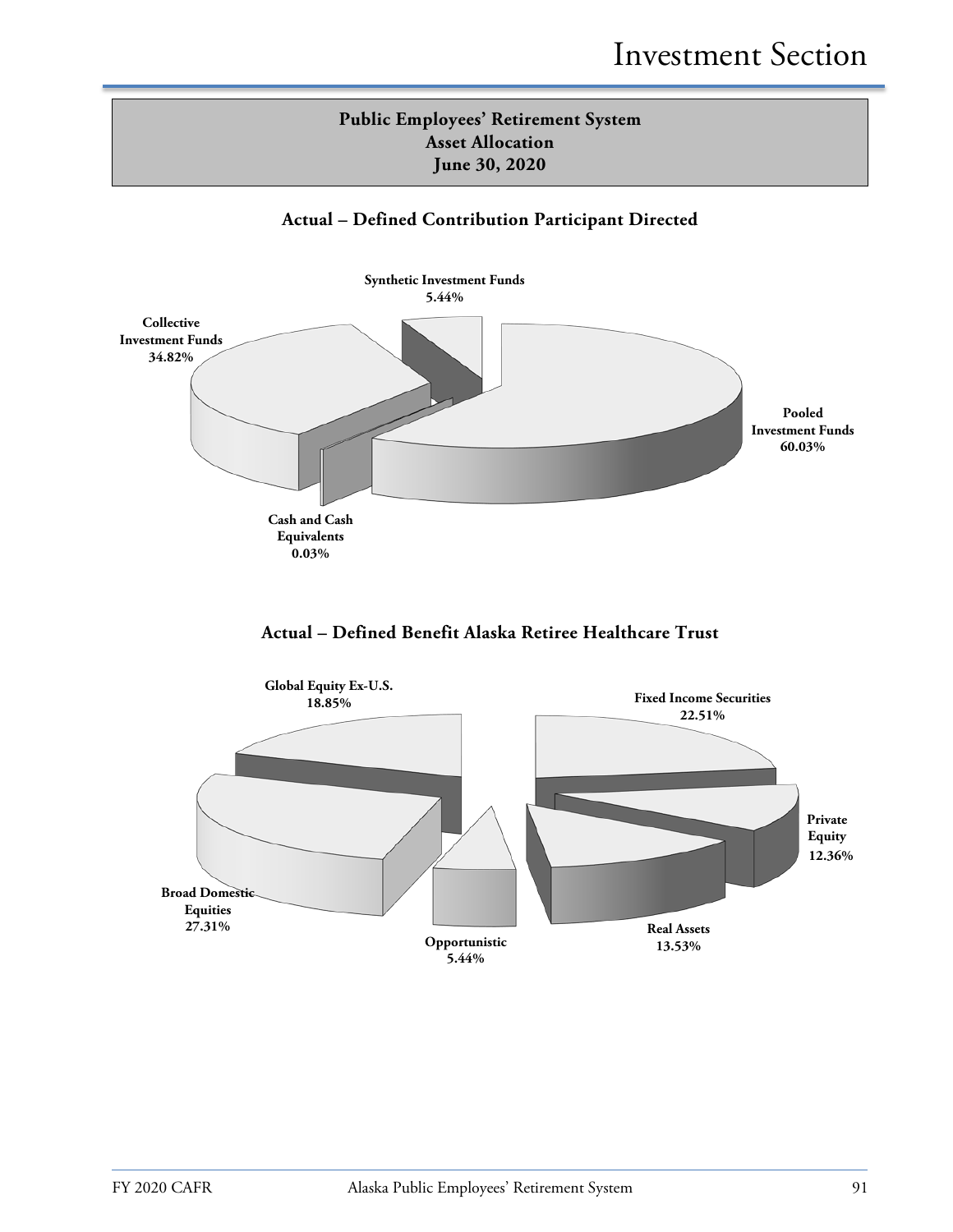# **Public Employees' Retirement System Asset Allocation June 30, 2020**





**Actual — Occupational Death & Disability**

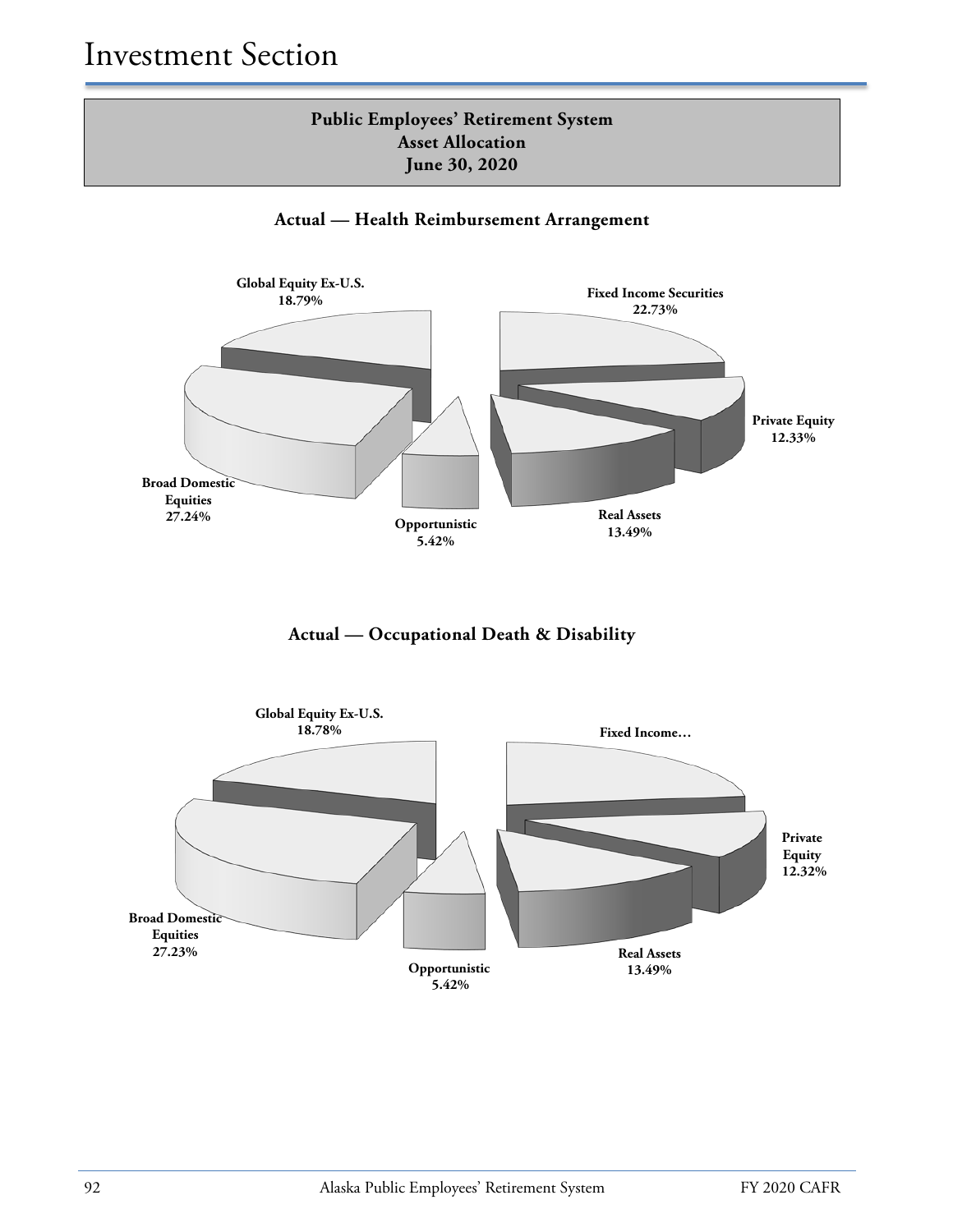## **Public Employees' Retirement System Asset Allocation June 30, 2020**

**Actual — Retiree Medical Plan**

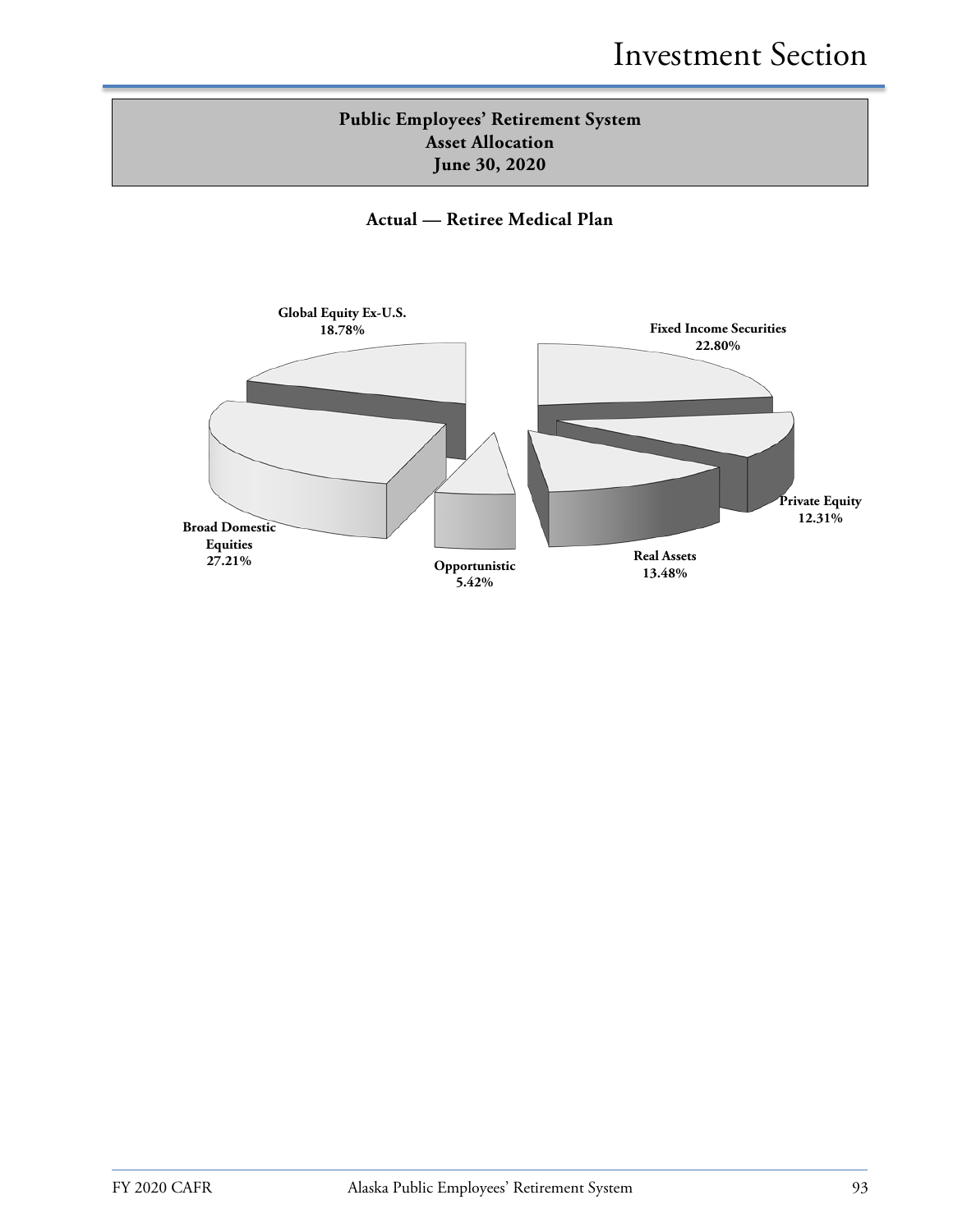# **Alaska Retirement Management Board Top Ten Holdings by Asset Type June 30, 2020**

Invested assets under the fiduciary responsibility of the Alaska Retirement Management Board (ARMB) ARMB have been commingled in various investment pools to manage the overall cost of the program. Using investment pools increases investment efficiency in three ways. First, combining individual funds' cash inflows and outflows to offset each other reduces the amount of cash on hand needed to support daily operations. Second, pooling investments significantly reduces accounting, budgeting, and administrative costs. Finally, the ARMB can achieve economies of scale by making available investment options that could not otherwise be practically provided for smaller retirement funds. Below are the ten largest fixed income and equity holdings.

#### **Fixed Income**

| Rank           | <b>Largest Fixed Income Holdings</b> | <b>Market Value</b> | <b>Par Value</b> |
|----------------|--------------------------------------|---------------------|------------------|
| 1              | FNCL Pool RA15683                    | \$133,307,490       | \$125,772,323    |
| 2              | FNMA Pool CA4792                     | 71,580,949          | 67,779,397       |
| 3              | U.S. Treasury 2.125% 8/15/2021       | 68,638,169          | 67,179,123       |
| $\overline{4}$ | U.S. Treasury 0.250% 6/15/2023       | 64,354,586          | 64,219,123       |
| 5              | U.S. Treasury 1.250% 7/31/2023       | 54,768,621          | 53,022,603       |
| 6              | U.S. Treasury 3.000% 5/15/2042       | 44,548,699          | 33,460,866       |
| 7              | U.S. Treasury 2.875% 5/15/2028       | 42,326,186          | 35,864,900       |
| 8              | U.S. Treasury 2.250% 8/15/2049       | 40,414,730          | 33,605,648       |
| 9              | U.S. Treasury 4.000% 6/1/2049        | 37,099,610          | 35,018,023       |
| 10             | U.S. Treasury 3.500% 2/15/2039       | 32,017,742          | 22,631,128       |

#### **Equities**

| Rank           | <b>Largest Equity Holdings</b> | <b>Market Value</b> | Par Value |
|----------------|--------------------------------|---------------------|-----------|
|                | Microsoft Corp.                | \$187,460,161       | \$921,135 |
| 2              | Apple Inc.                     | 179,738,676         | 492,705   |
| 3              | Amazon.com Inc.                | 142,143,653         | 51,523    |
| $\overline{4}$ | Facebook Inc. Class A          | 70,392,923          | 310,005   |
| 5              | Alphabet Inc. CL A             | 54,495,751          | 38,430    |
| 6              | Alphabet Inc. CL C             | 47,400,840          | 33,532    |
| 7              | Johnson & Johnson              | 47,196,707          | 335,609   |
| 8              | Berkshire Hathaway Inc.        | 47,188,094          | 264,344   |
| 9              | UnitedHealth Group Inc.        | 44,460,374          | 150,739   |
| 10             | JPMorgan Chase & Co            | 41,782,255          | 444,209   |

Additional investment information may be obtained from the Department of Revenue, Treasury Division, P.O. Box 110405, Juneau, Alaska 99811-0405.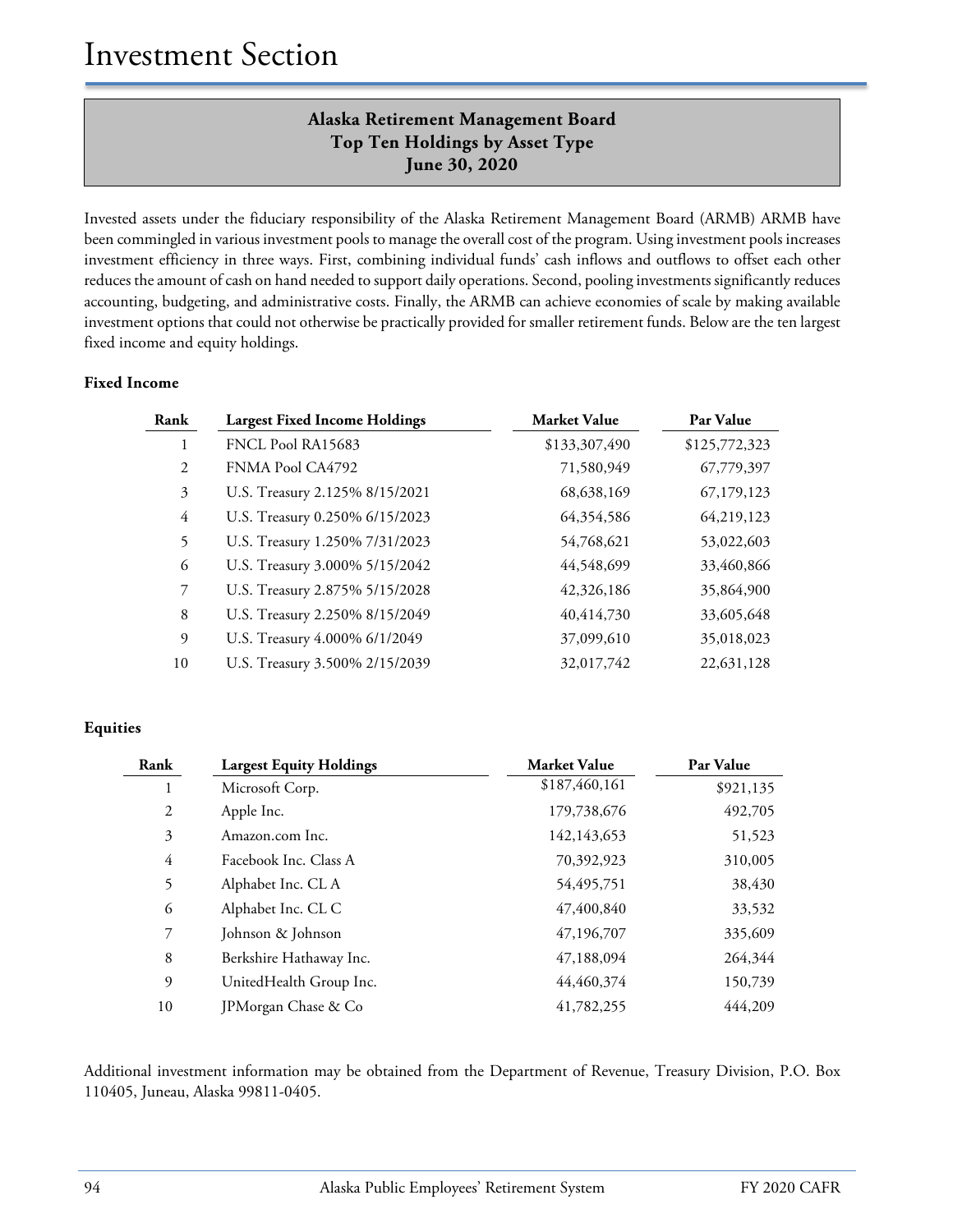#### **Public Employees' Retirement System Schedule of Investment Management Fees Year Ended June 30, 2020**

|                                            | <b>Fair Value</b>    | Fees            |
|--------------------------------------------|----------------------|-----------------|
| <b>Investment Management</b>               |                      |                 |
| Total Fixed Income                         | \$<br>1,127,373,124  | \$<br>7,573,067 |
| Total Opportunis tic                       | 979,571,651          | 5,168,896       |
| Total Broad Domestic Equity                | 4,903,253,723        | 777,913         |
| Total Global Equity Ex-U.S.                | 3,382,835,859        | 6,950,562       |
| <b>Total Private Equity</b>                | 2,016,529,963        | 9,556,670       |
| <b>Total Real Assets</b>                   | 2,425,470,719        | 16,533,509      |
| Custodian                                  |                      |                 |
| State Street Bank                          |                      | 838,998         |
| <b>Investment Advisory and Performance</b> |                      |                 |
| Callan Associates                          |                      | 356,040         |
| Investment Advisory Council                |                      | 33,973          |
| Total Investment Advisory and Performance  |                      | 390,013         |
| <b>Participant Directed</b>                |                      |                 |
| Cus to dia l                               |                      | 98,699          |
| Investment Management                      |                      | 226,631         |
| Synthetic Investment Contract Wrap Fees    |                      | 108,686         |
| Total Participant Directed                 |                      | 434,016         |
|                                            | \$<br>14,835,035,039 | 48,223,644      |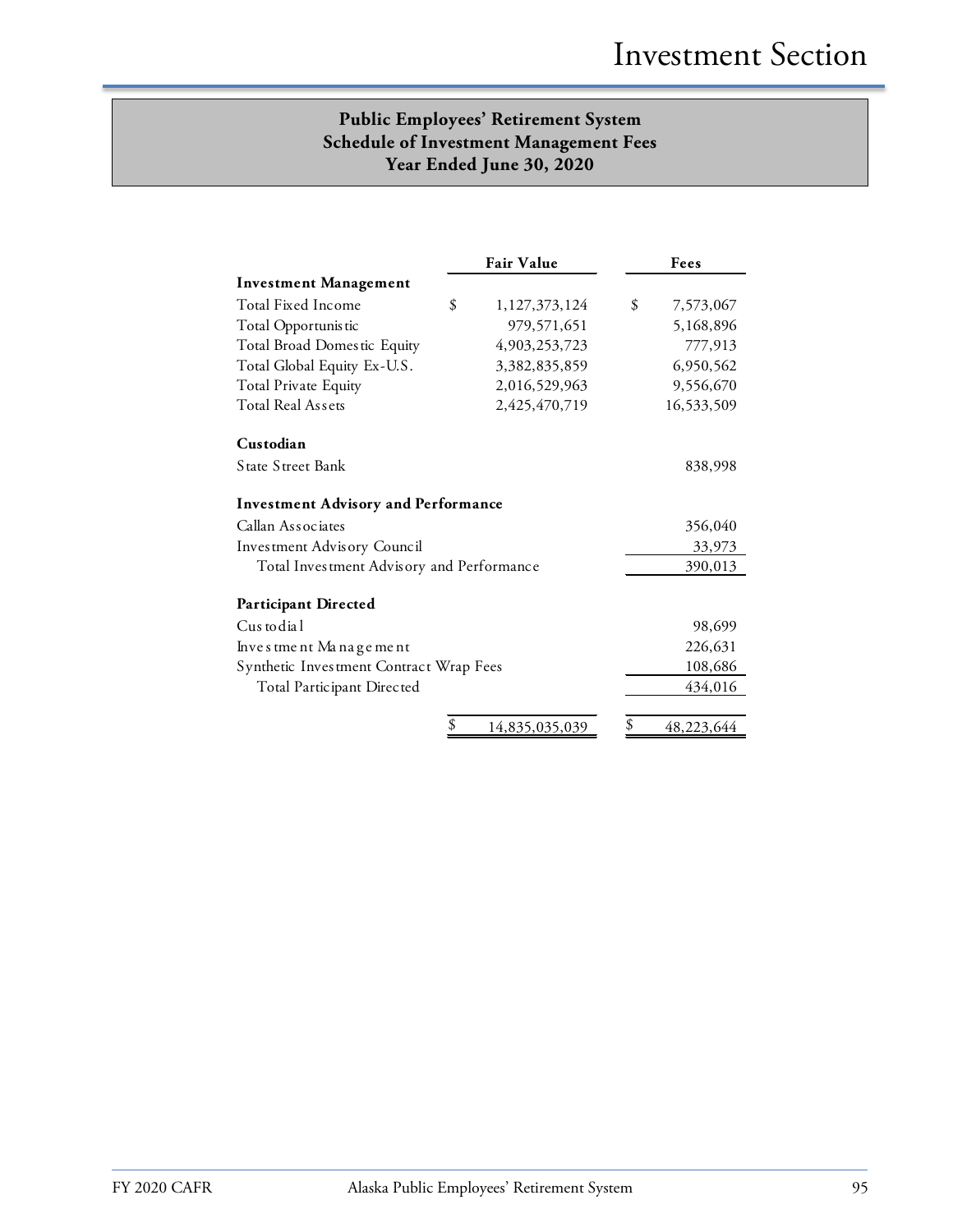|                                     | Defined Benefit - Pension |        |                     |         |
|-------------------------------------|---------------------------|--------|---------------------|---------|
|                                     | <b>Asset Allocation</b>   |        |                     | Total   |
| Investments (at Fair Value)         | Policy                    | Range  | <b>Fair Value</b>   | Assets  |
| <b>Fixed Income Securities</b>      |                           |        |                     |         |
| Short-term Fixed Income Pool        |                           |        | \$<br>92,242,016    |         |
| Securities Lending Cash Pool        |                           |        | 36,673              |         |
| Opportunistic Fixed Income Pool     |                           |        | 307,488,861         |         |
| ARMB US Aggregate Fixed Income      |                           |        | 1,449,451,869       |         |
| Alternative Fixed Income            |                           |        | 290,484,417         |         |
| Total Fixed Income Securities       | 24.00%                    | $±6\%$ | 2,139,703,836       | 22.63%  |
| Opportunistic                       |                           |        |                     |         |
| Alternative Equity Strategies Pool  |                           |        | 101,492,858         |         |
| Tactical Allocation Strategies Pool |                           |        | 292,104,815         |         |
| Other Opportunities Pool            |                           |        | 13,199,317          |         |
| Alternative Beta Pool               |                           |        | 106,535,860         |         |
| Total Opportunistic                 | 8.00%                     | $±4\%$ | 513,332,850         | 5.43%   |
|                                     |                           |        |                     |         |
| <b>Broad Domestic Equity</b>        |                           |        |                     |         |
| Large Cap Pool                      |                           |        | 2,369,545,696       |         |
| Small Cap Pool                      |                           |        | 209,391,499         |         |
| Total Broad Domestic Equity         | 26.00%                    | $±6\%$ | 2,578,937,195       | 27.28%  |
| Global Equity Ex-U.S.               |                           |        |                     |         |
| International Equity Pool           |                           |        | 1,471,535,894       |         |
| Emerging Markets Equity Pool        |                           |        | 307,715,542         |         |
| Total Global Equity Ex-U.S.         | 18.00%                    | $±4\%$ | 1,779,251,436       | 18.82%  |
| <b>Private Equity</b>               |                           |        |                     |         |
| Private Equity Pool                 |                           |        | 1,166,939,170       |         |
| Total Private Equity                | 11.00%                    | ± 6%   | 1,166,939,170       | 12.34%  |
|                                     |                           |        |                     |         |
| <b>Real Assets</b>                  |                           |        |                     |         |
| Real Estate Pool                    |                           |        | 474,696,858         |         |
| Real Estate Investment Trust Pool   |                           |        | 106,163,028         |         |
| Infrastructure Private Pool         |                           |        | 234,622,190         |         |
| Energy Pool                         |                           |        | 23,480,071          |         |
| Farmland Pool                       |                           |        | 311,205,498         |         |
| Timber Pool                         |                           |        | 126,090,785         |         |
| <b>Total Real Assets</b>            | 13.00%                    | $±7\%$ | 1,276,258,430       | 13.50%  |
| <b>Total Invested Assets</b>        | 100.00%                   |        | \$<br>9,454,422,917 | 100.00% |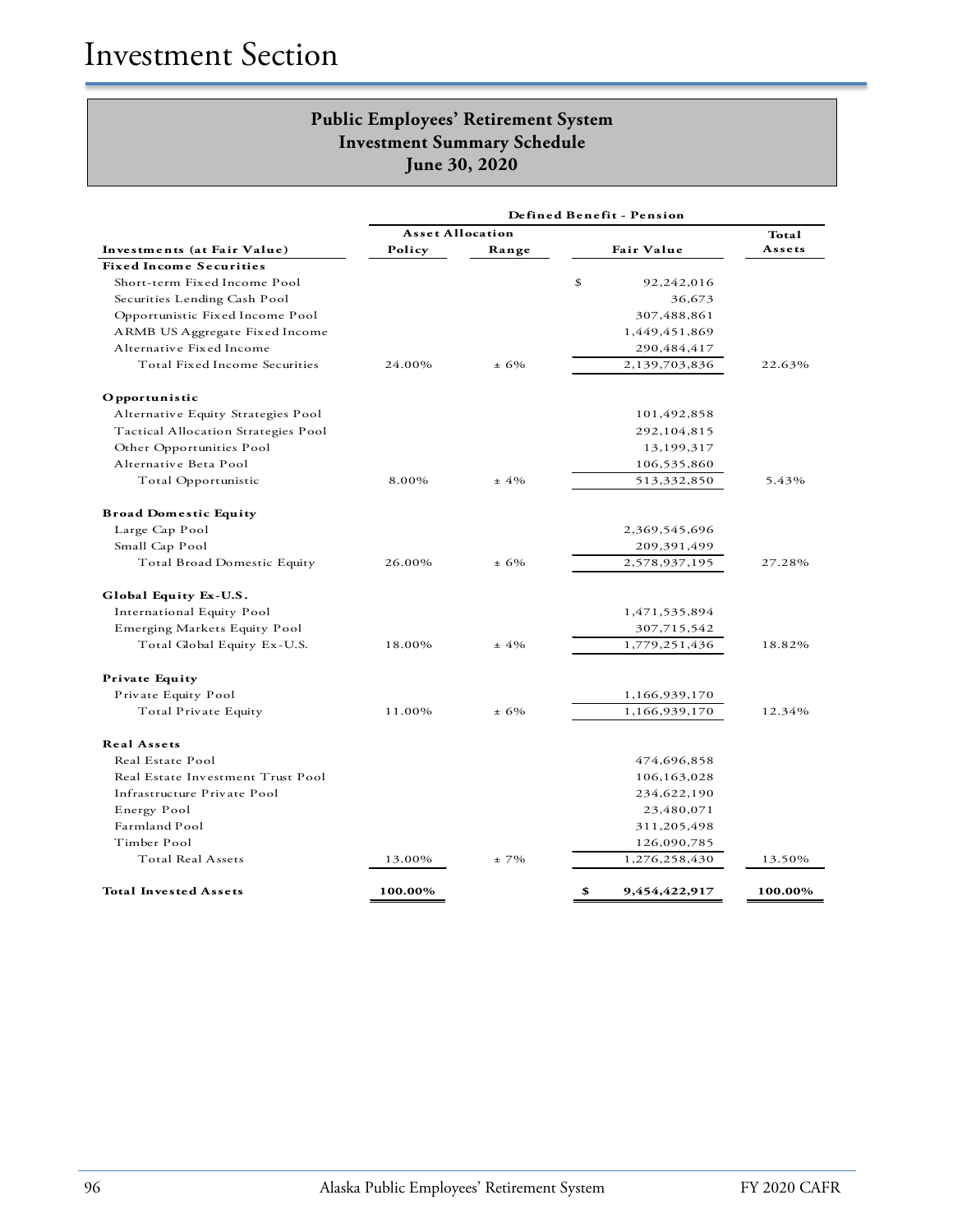|                                       |                         |       | Defined Contribution - Participant Directed |            |
|---------------------------------------|-------------------------|-------|---------------------------------------------|------------|
|                                       | <b>Asset Allocation</b> |       |                                             | % of Total |
| Investments (at Fair Value)           | Policy                  | Range | Fair Value                                  | Assets     |
| Cash and Cash Equivalents             |                         |       |                                             |            |
| Short-Term Fixed Income Pool          | 100.00%                 | 0%    | \$<br>2,662,199                             |            |
| Total Cash and Cash Equivalents       |                         |       | 2,662,199                                   | 0.19%      |
| Pooled Investment Funds (1)           |                         |       |                                             |            |
| T. Rowe Price                         |                         |       |                                             |            |
| Alaska Balanced Fund Trust            |                         |       | 7,292,101                                   |            |
| Long-Term Balanced Fund               |                         |       | 6,379,363                                   |            |
| Target 2010 Trust                     |                         |       | 2,983,957                                   |            |
| Target 2015 Trust                     |                         |       | 11,967,233                                  |            |
| Target 2020 Trust                     |                         |       | 38,381,644                                  |            |
| Target 2025 Trust                     |                         |       | 65,986,935                                  |            |
| Target 2030 Trust                     |                         |       | 70,179,786                                  |            |
| Target 2035 Trust                     |                         |       | 85,789,860                                  |            |
| Target 2040 Trust                     |                         |       | 100,270,739                                 |            |
| Target 2045 Trust                     |                         |       | 128, 137, 545                               |            |
| Target 2050 Trust                     |                         |       | 152,468,145                                 |            |
| Target 2055 Trust                     |                         |       | 153,159,067                                 |            |
| Target 2060 Trust                     |                         |       | 2,050,335                                   |            |
| Target 2065 Trust                     |                         |       | 565,563                                     |            |
| Total Pooled Investment Funds         |                         |       | 825, 612, 273                               | 59.07%     |
| Collective Investment Funds (1)       |                         |       |                                             |            |
| State Street Global Advisors          |                         |       |                                             |            |
| SSgA Treasury Money Market Fund       |                         |       | 13,717,037                                  |            |
| S&P Stock Index Fund                  |                         |       | 57,114,631                                  |            |
| Russell 3000 Index                    |                         |       | 75,081,120                                  |            |
| World Equity Ex-U.S. Index            |                         |       | 56,511,643                                  |            |
| Passive U.S. Bond Index Fund          |                         |       | 84,014,828                                  |            |
| Brandes Institutional                 |                         |       |                                             |            |
| Alaska International Equity Fund      |                         |       | 56,319,091                                  |            |
| BlackRock Institutional Trust Company |                         |       |                                             |            |
| Strategic Completion Fund             |                         |       | 4,006,470                                   |            |
| <b>RCM</b>                            |                         |       |                                             |            |
| Sustainable Core Opportunities Fund   |                         |       | 52,918,409                                  |            |
| T. Rowe Price                         |                         |       |                                             |            |
| Small-Cap Stock Fund                  |                         |       | 93,608,519                                  |            |
| Total Collective Investment Funds     |                         |       | 493,291,748                                 | 35.30%     |
| Synthetic Investment Funds (1)        |                         |       |                                             |            |
| T. Rowe Price                         |                         |       |                                             |            |
| Stable Value Fund                     |                         |       | 76,045,505                                  |            |
|                                       |                         |       | 76,045,505                                  | 5.44%      |
| <b>Total Invested Assets</b>          |                         |       | \$<br>1,397,611,725                         | 100.00%    |

(1) Pooled Investment Funds, Collective Investment Funds and Synthetic Investment Funds are participant directed and therefore are not subject to an asset allocation.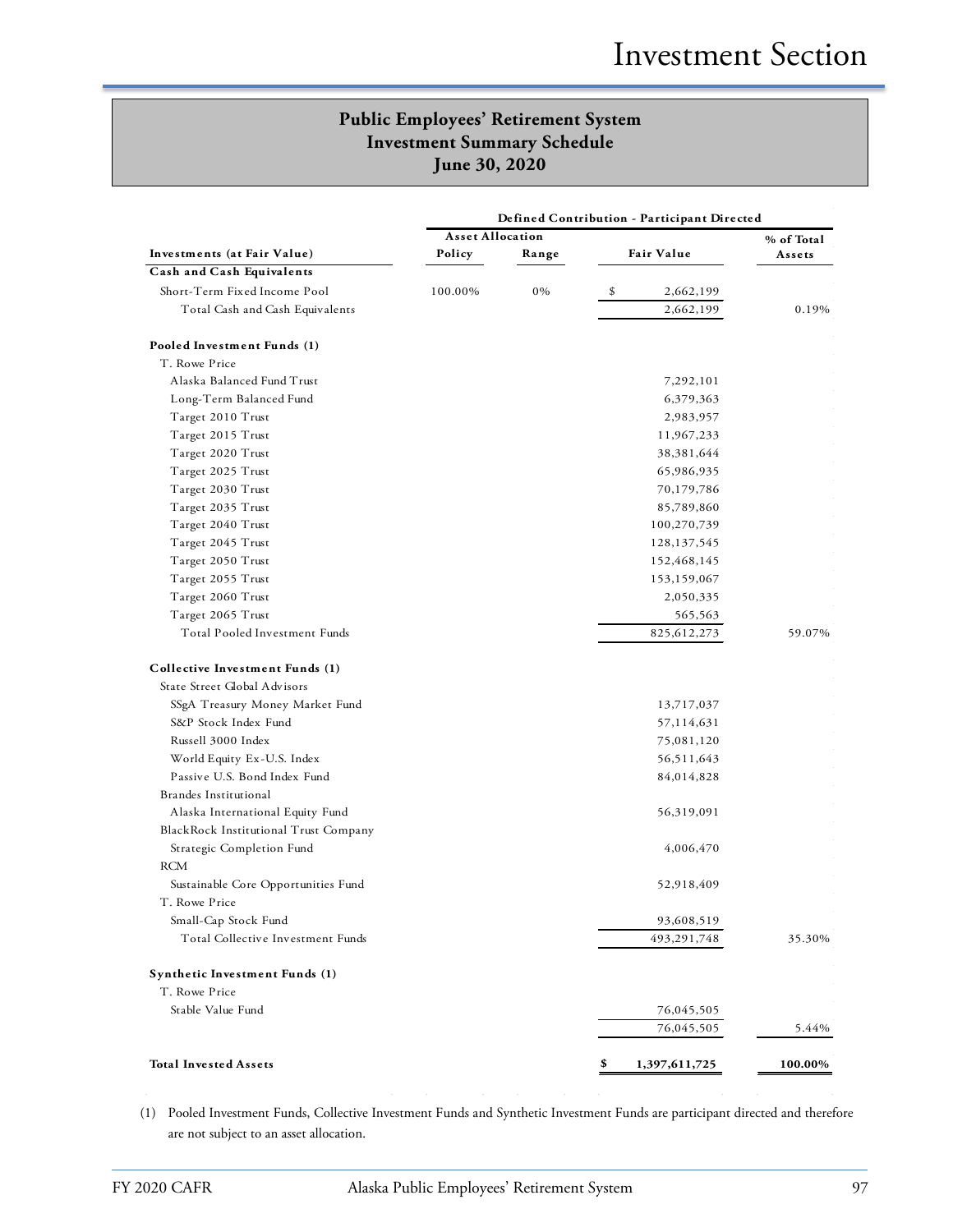|                                     | Defined Benefit - Alaska Retiree Health Care Trust |         |                     |         |  |
|-------------------------------------|----------------------------------------------------|---------|---------------------|---------|--|
|                                     | <b>Asset Allocation</b>                            |         |                     | Total   |  |
| Investments (at Fair Value)         | Policy                                             | Range   | Fair Value          | Assets  |  |
| <b>Fixed Income Securities</b>      |                                                    |         |                     |         |  |
| Short-term Fixed Income Pool        |                                                    |         | \$<br>67,085,088    |         |  |
| Securities Lending Cash Pool        |                                                    |         | 30,416              |         |  |
| Opportunistic Fixed Income Pool     |                                                    |         | 255,511,608         |         |  |
| ARMB US Aggregate Fixed Income      |                                                    |         | 1,204,373,972       |         |  |
| Alternative Fixed Income            |                                                    |         | 241,381,558         |         |  |
| Total Fixed Income Securities       | 24.00%                                             | $± 6\%$ | 1,768,382,642       | 22.51%  |  |
| Opportunistic                       |                                                    |         |                     |         |  |
| Alternative Equity Strategies Pool  |                                                    |         | 84,336,724          |         |  |
| Tactical Allocation Strategies Pool |                                                    |         | 242,728,048         |         |  |
| Other Opportunities Pool            |                                                    |         | 10,968,133          |         |  |
| Alternative Beta Pool               |                                                    |         | 88,527,268          |         |  |
| Total Opportunistic                 | 8.00%                                              | ±4%     | 426,560,173         | 5.44%   |  |
| <b>Broad Domestic Equity</b>        |                                                    |         |                     |         |  |
| Large Cap Pool                      |                                                    |         | 1,969,002,807       |         |  |
| Small Cap Pool                      |                                                    |         | 173,996,412         |         |  |
| Total Broad Domestic Equity         | 26.00%                                             | ± 6%    | 2,142,999,219       | 27.31%  |  |
| Global Equity Ex-U.S.               |                                                    |         |                     |         |  |
| International Equity Pool           |                                                    |         | 1,222,790,643       |         |  |
| Emerging Markets Equity Pool        |                                                    |         | 255,699,971         |         |  |
| Total Global Equity Ex-U.S.         | 18.00%                                             | $±4\%$  | 1,478,490,614       | 18.85%  |  |
| <b>Private Equity</b>               |                                                    |         |                     |         |  |
| Private Equity Pool                 |                                                    |         | 969,682,292         |         |  |
| Total Private Equity                | 11.00%                                             | $±6\%$  | 969,682,292         | 12.36%  |  |
| <b>Real Assets</b>                  |                                                    |         |                     |         |  |
| Real Estate Pool                    |                                                    |         | 395,444,811         |         |  |
| Real Estate Investment Trust Pool   |                                                    |         | 88,217,459          |         |  |
| Infrastructure Private Pool         |                                                    |         | 194,962,162         |         |  |
| Energy Pool                         |                                                    |         | 19,511,051          |         |  |
| Farmland Pool                       |                                                    |         | 258,599,992         |         |  |
| Timber Pool                         |                                                    |         | 104,776,671         |         |  |
| <b>Total Real Assets</b>            | 13.00%                                             | $±7\%$  | 1,061,512,146       | 13.53%  |  |
| <b>Total Invested Assets</b>        | 100.00%                                            |         | \$<br>7,847,627,086 | 100.00% |  |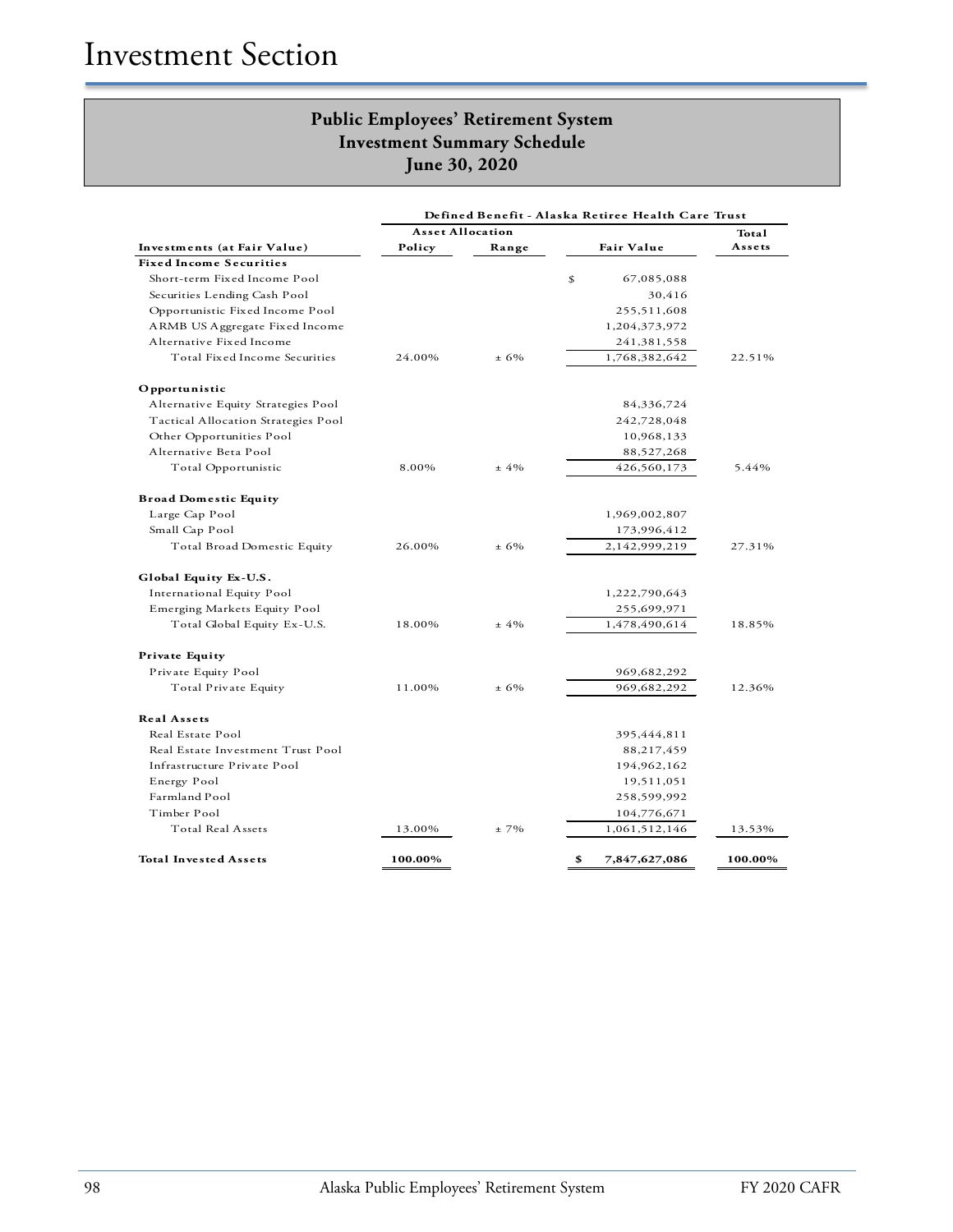|                                     | Health Reimbursement Arrangement |          |                   |         |
|-------------------------------------|----------------------------------|----------|-------------------|---------|
|                                     | <b>Asset Allocation</b>          |          |                   | Total   |
| Investments (at Fair Value)         | Policy                           | Range    | Fair Value        | Assets  |
| <b>Fixed Income Securities</b>      |                                  |          |                   |         |
| Short-term Fixed Income Pool        |                                  |          | \$<br>5,359,131   |         |
| Securities Lending Cash Pool        |                                  |          | 1,852             |         |
| Opportunistic Fixed Income Pool     |                                  |          | 15,693,700        |         |
| ARMB US Aggregate Fixed Income      |                                  |          | 73,954,819        |         |
| Alternative Fixed Income            |                                  |          | 14,825,823        |         |
| Total Fixed Income Securities       | 24.00%                           | $± 6\%$  | 109,835,325       | 22.73%  |
| Opportunistic                       |                                  |          |                   |         |
| Alternative Equity Strategies Pool  |                                  |          | 5,180,020         |         |
| Tactical Allocation Strategies Pool |                                  |          | 14,908,525        |         |
| Other Opportunities Pool            |                                  |          | 673,670           |         |
| Alternative Beta Pool               |                                  |          | 5,437,406         |         |
| Total Opportunistic                 | 8.00%                            | $±4\%$   | 26,199,621        | 5.42%   |
| <b>Broad Domestic Equity</b>        |                                  |          |                   |         |
| Large Cap Pool                      |                                  |          | 120,937,519       |         |
| Small Cap Pool                      |                                  |          | 10,686,980        |         |
| Total Broad Domestic Equity         | 26.00%                           | $± 6\%$  | 131,624,499       | 27.24%  |
| Global Equity Ex-U.S.               |                                  |          |                   |         |
| International Equity Pool           |                                  |          | 75,104,650        |         |
| Emerging Markets Equity Pool        |                                  |          | 15,705,270        |         |
| Total Global Equity Ex-U.S.         | 18.00%                           | $±4\%$   | 90,809,920        | 18.79%  |
| <b>Private Equity</b>               |                                  |          |                   |         |
| Private Equity Pool                 |                                  |          | 59,558,559        |         |
| Total Private Equity                | 11.00%                           | $± 6\%$  | 59,558,559        | 12.33%  |
| <b>Real Assets</b>                  |                                  |          |                   |         |
| Real Estate Pool                    |                                  |          | 24,288,495        |         |
| Real Estate Investment Trust Pool   |                                  |          | 5,418,378         |         |
| Infrastructure Private Pool         |                                  |          | 11,974,711        |         |
| Energy Pool                         |                                  |          | 1,198,382         |         |
| Farmland Pool                       |                                  |          | 15,883,391        |         |
| Timber Pool                         |                                  |          | 6,435,456         |         |
| <b>Total Real Assets</b>            | 13.00%                           | $\pm$ 7% | 65,198,813        | 13.49%  |
| <b>Total Invested Assets</b>        | 100.00%                          |          | \$<br>483,226,737 | 100.00% |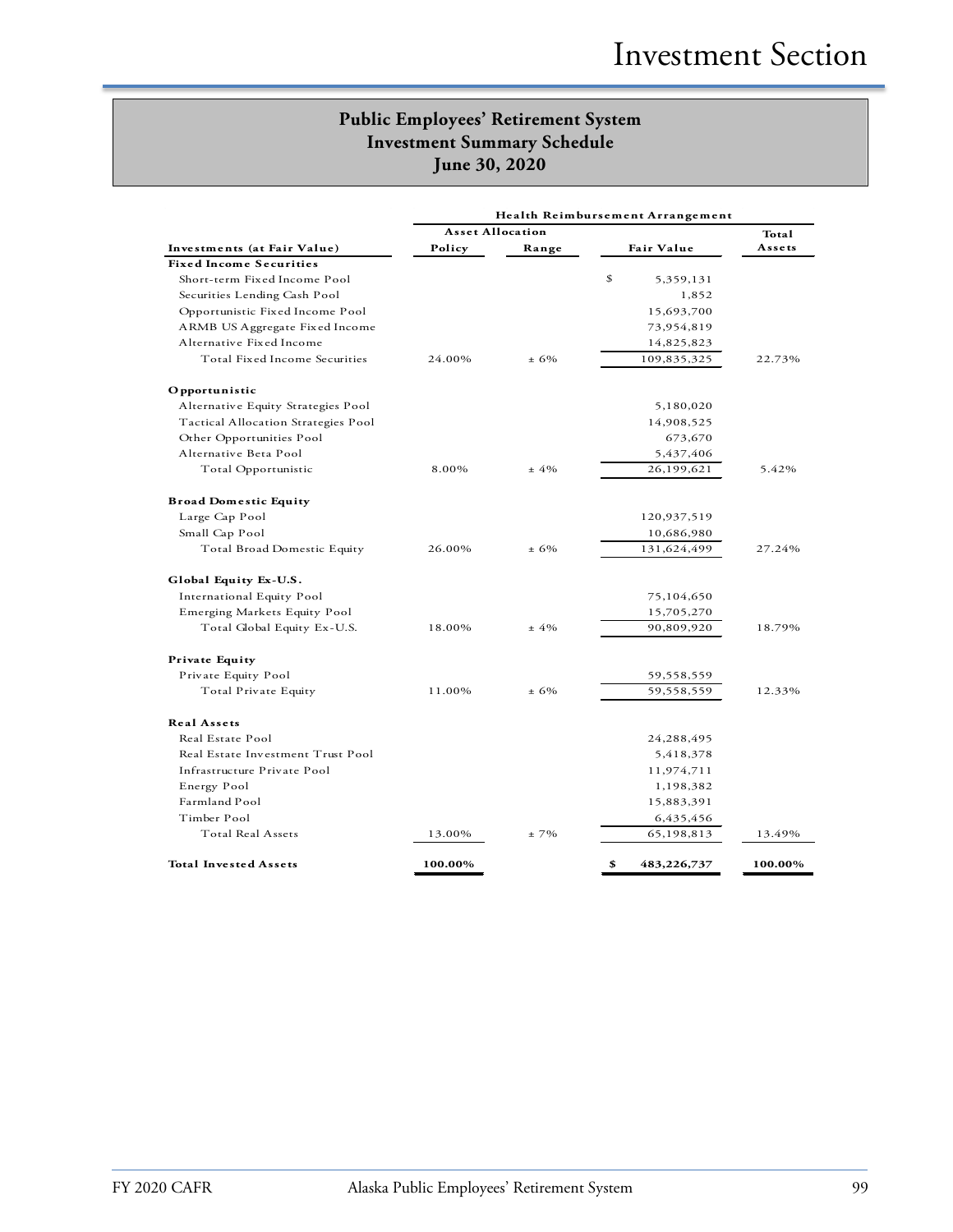|                                     | Occupational Death and Disability |          |                   |         |
|-------------------------------------|-----------------------------------|----------|-------------------|---------|
|                                     | <b>Asset Allocation</b>           |          |                   | Total   |
| Investments (at Fair Value)         | Policy                            | Range    | <b>Fair Value</b> | Assets  |
| <b>Fixed Income Securities</b>      |                                   |          |                   |         |
| Short-term Fixed Income Pool        |                                   |          | \$<br>480,828     |         |
| Securities Lending Cash Pool        |                                   |          | 160               |         |
| Opportunistic Fixed Income Pool     |                                   |          | 1,359,446         |         |
| ARMB US Aggregate Fixed Income      |                                   |          | 6,406,204         |         |
| Alternative Fixed Income            |                                   |          | 1,284,267         |         |
| Total Fixed Income Securities       | 24.00%                            | $\pm$ 6% | 9,530,905         | 22.76%  |
| Opportunistic                       |                                   |          |                   |         |
| Alternative Equity Strategies Pool  |                                   |          | 448,712           |         |
| Tactical Allocation Strategies Pool |                                   |          | 1,291,431         |         |
| Other Opportunities Pool            |                                   |          | 58,356            |         |
| Alternative Beta Pool               |                                   |          | 471,008           |         |
| Total Opportunistic                 | 8.00%                             | $±4\%$   | 2,269,507         | 5.42%   |
| <b>Broad Domestic Equity</b>        |                                   |          |                   |         |
| Large Cap Pool                      |                                   |          | 10,476,054        |         |
| Small Cap Pool                      |                                   |          | 925,746           |         |
| Total Broad Domestic Equity         | 26.00%                            | ± 6%     | 11,401,800        | 27.23%  |
| Global Equity Ex-U.S.               |                                   |          |                   |         |
| International Equity Pool           |                                   |          | 6,505,842         |         |
| Emerging Markets Equity Pool        |                                   |          | 1,360,448         |         |
| Total Global Equity Ex-U.S.         | 18.00%                            | $± 4\%$  | 7,866,290         | 18.78%  |
| <b>Private Equity</b>               |                                   |          |                   |         |
| Private Equity Pool                 |                                   |          | 5,159,182         |         |
| Total Private Equity                | 11.00%                            | $\pm$ 6% | 5,159,182         | 12.32%  |
| <b>Real Assets</b>                  |                                   |          |                   |         |
| Real Estate Pool                    |                                   |          | 2,103,959         |         |
| Real Estate Investment Trust Pool   |                                   |          | 469,360           |         |
| Infrastructure Private Pool         |                                   |          | 1,037,294         |         |
| Energy Pool                         |                                   |          | 103,808           |         |
| Farmland Pool                       |                                   |          | 1,375,878         |         |
| Timber Pool                         |                                   |          | 557,463           |         |
| Total Real Assets                   | 13.00%                            | $±7\%$   | 5,647,762         | 13.49%  |
| <b>Total Invested Assets</b>        | 100.00%                           |          | 41,875,446<br>\$  | 100.00% |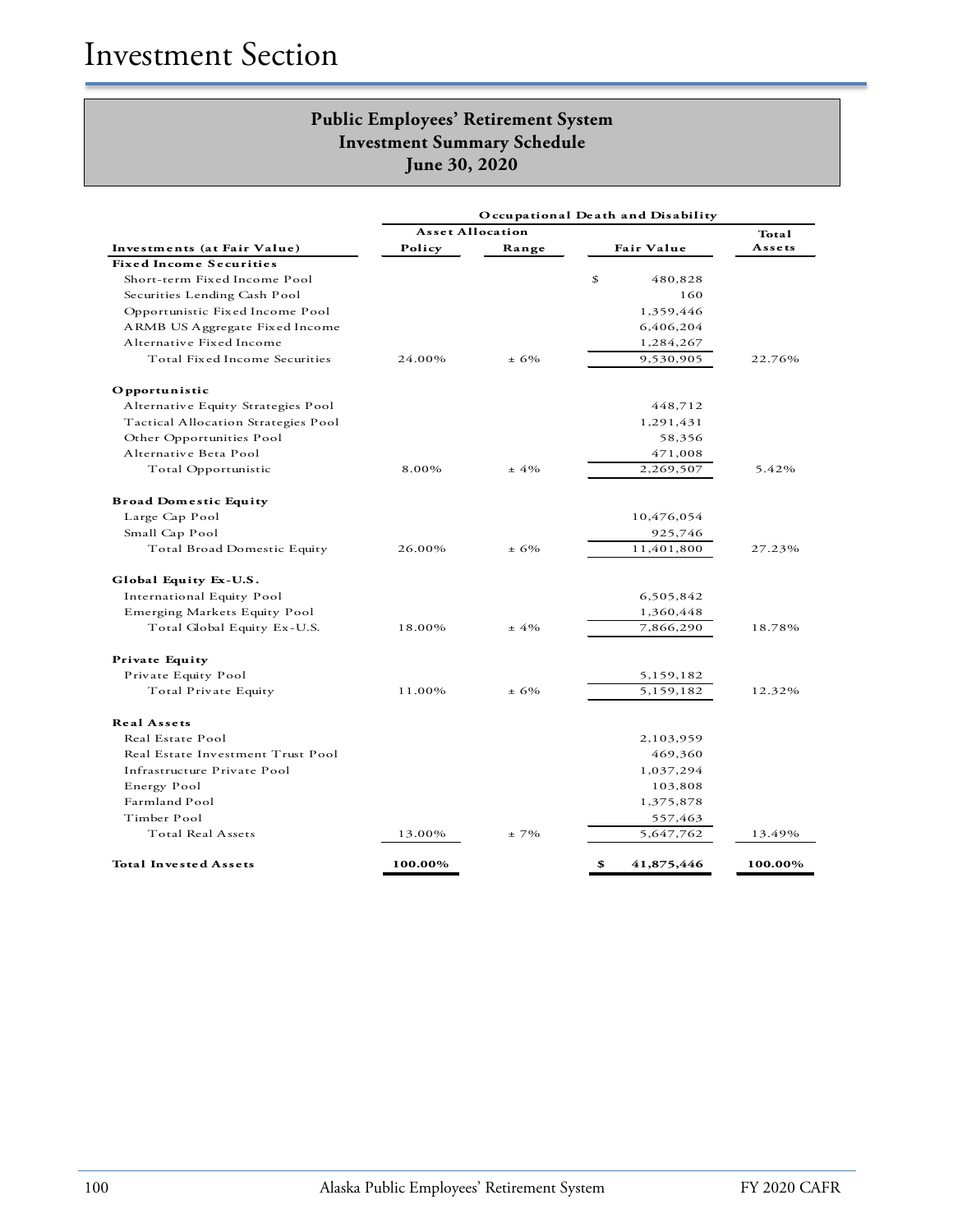|                                     | <b>Asset Allocation</b> |         |                   | Total   |
|-------------------------------------|-------------------------|---------|-------------------|---------|
| Investments (at Fair Value)         | Policy                  | Range   | Fair Value        | Assets  |
| <b>Fixed Income Securities</b>      |                         |         |                   |         |
| Short-term Fixed Income Pool        |                         |         | \$<br>1,689,716   |         |
| Securities Lending Cash Pool        |                         |         | 537               |         |
| Opportunistic Fixed Income Pool     |                         |         | 4,565,469         |         |
| ARMB US Aggregate Fixed Income      |                         |         | 21,512,738        |         |
| Alternative Fixed Income            |                         |         | 4,312,994         |         |
| Total Fixed Income Securities       | 24.00%                  | $+6%$   | 32,081,454        | 22.80%  |
| Opportunistic                       |                         |         |                   |         |
| Alternative Equity Strategies Pool  |                         |         | 1,506,925         |         |
| Tactical Allocation Strategies Pool |                         |         | 4,337,053         |         |
| Other Opportunities Pool            |                         |         | 195,978           |         |
| Alternative Beta Pool               |                         |         | 1,581,801         |         |
| Total Opportunistic                 | 8.00%                   | $±4\%$  | 7,621,757         | 5.42%   |
| <b>Broad Domestic Equity</b>        |                         |         |                   |         |
| Large Cap Pool                      |                         |         | 35,182,050        |         |
| Small Cap Pool                      |                         |         | 3,108,960         |         |
| Total Broad Domestic Equity         | 26.00%                  | $± 6\%$ | 38,291,010        | 27.21%  |
| Global Equity Ex-U.S.               |                         |         |                   |         |
| International Equity Pool           |                         |         | 21,848,766        |         |
| Emerging Markets Equity Pool        |                         |         | 4,568,835         |         |
| Total Global Equity Ex-U.S.         | 18.00%                  | $±4\%$  | 26,417,601        | 18.78%  |
| <b>Private Equity</b>               |                         |         |                   |         |
| Private Equity Pool                 |                         |         | 17,326,238        |         |
| Total Private Equity                | 11.00%                  | $±6\%$  | 17,326,238        | 12.31%  |
| <b>Real Assets</b>                  |                         |         |                   |         |
| Real Estate Pool                    |                         |         | 7,065,789         |         |
| Real Estate Investment Trust Pool   |                         |         | 1,576,265         |         |
| Infrastructure Private Pool         |                         |         | 3,483,575         |         |
| Energy Pool                         |                         |         | 348,623           |         |
| Farmland Pool                       |                         |         | 4,620,653         |         |
| Timber Pool                         |                         |         | 1,872,145         |         |
| <b>Total Real Assets</b>            | 13.00%                  | $±7\%$  | 18,967,050        | 13.48%  |
| <b>Total Invested Assets</b>        | 100.00%                 |         | \$<br>140,705,110 | 100.00% |